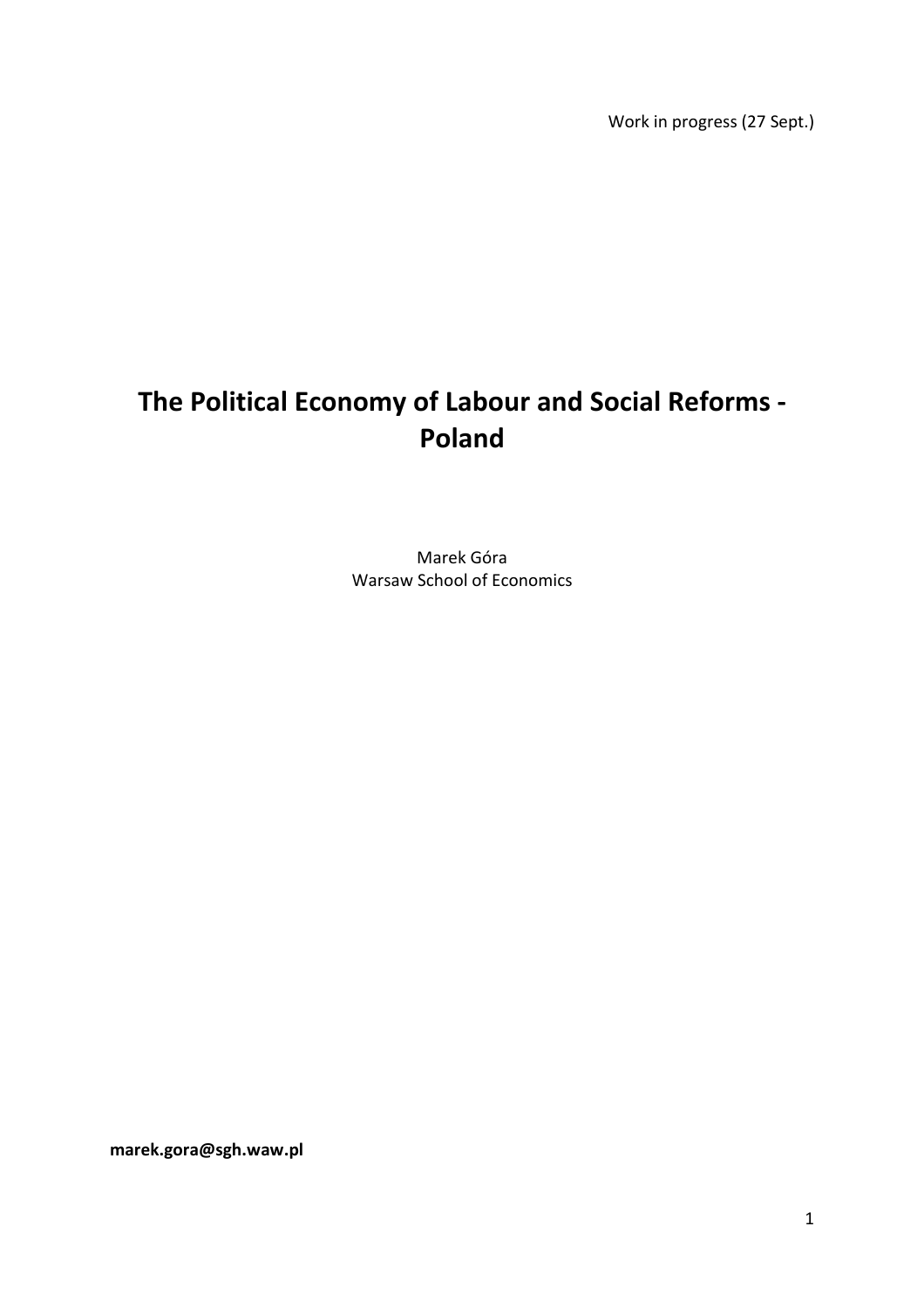#### **The Political Economy of Labour and Social Reforms - Poland**

Marek Góra

Warsaw School of Economics

#### **1. Introduction**

In 2009 Poland celebrates – together with many other European countries – the  $20^{th}$ anniversary of the democratic breakdown ("Solidarity" based government in Poland, fall of the Berlin wall). Democracy opened the door to economic transition from the centrally planned economy to market based economy. In some countries, such as Poland the starting date of the economic transition is well defined, in some other countries entering transition was less sharp but in principle the entire Central European part of the former Soviet bloc started the transition in early 1990s. Russia and Ukraine followed a couple of years later.

Transition in Central and Eastern Europe (CEE) had various paths in countries of the region. That apply to radicalism (shock therapy in Poland versus soft approach in the Czech Republic), as well as time path and scale of both positive and negative outcomes.

It is much easier to point out starting dates of transition in CEE countries than to do that with respect to completion of the process. In this study I assume the transition in Poland ended around 1998 and smoothly turned into pre-accession process that led to European Union membership that started in 2004. Although the two processes do not have any sharp turning date, they overlap to an extent, they should not be confused with each other. The latter one would have been necessary to pass even if Polish economy had never been a planned economy. The same applies to other CEE countries that became members of the EU. Since 2004 I assume Polish economy develops along more or less typical European path.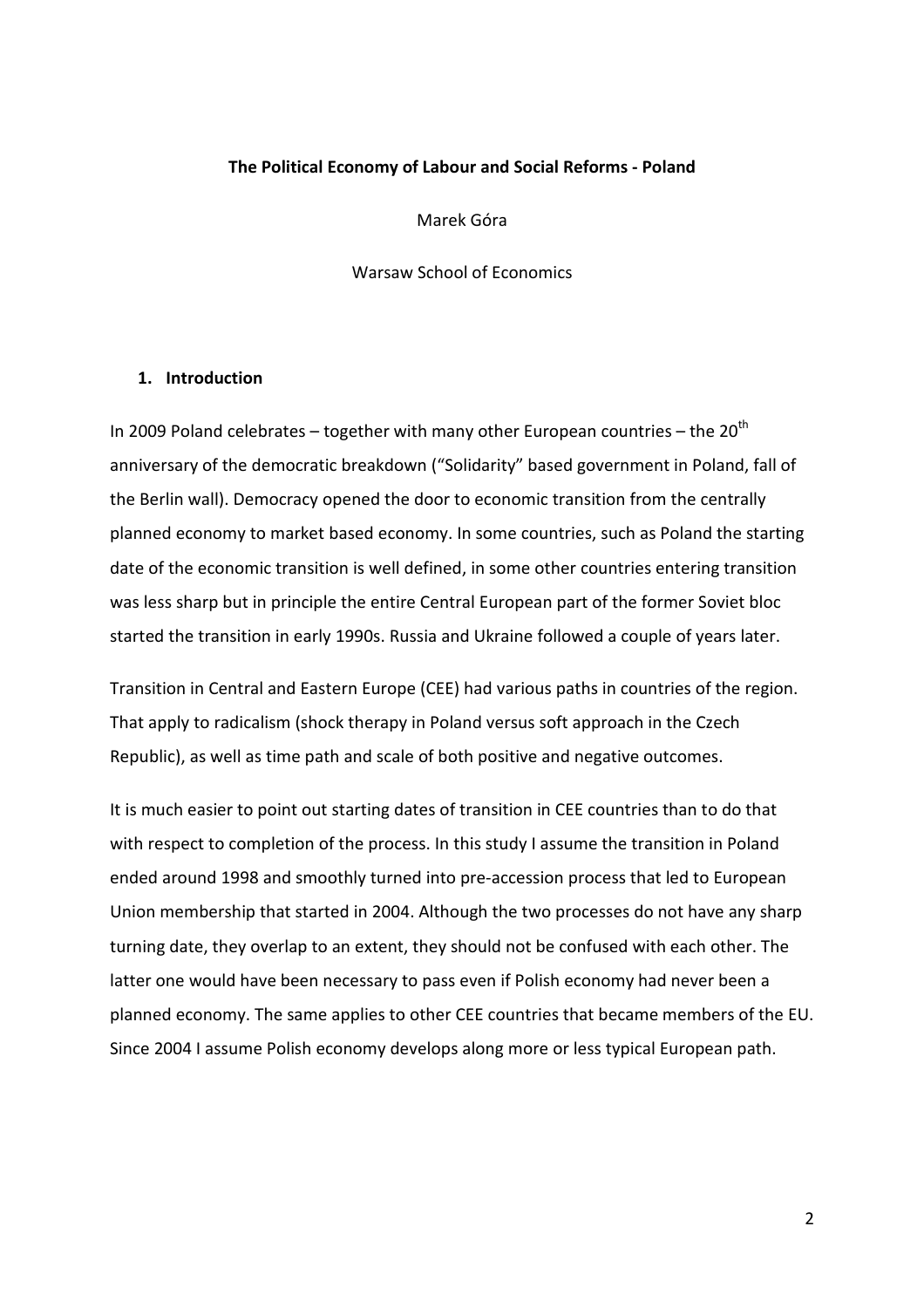

Figure. 1. The 20 years since the break of 1989

The transition from central planning to markets smoothly turning into accession process occurred in times when entire Europe entered the final stage of the so-called demographic transition. At the end of the 20<sup>th</sup> century demography finally ceased to allow for low cost rolling of debts. Previously each next generation was significantly larger than the previous one. Now it is not the case. Demographers predict next generations will be even less numerous, which means that rolling debts will be even more difficult. That generates huge problems for virtually all European countries (that applies also to many other countries) Population ageing is one of key challenges Europe phases. Nowadays labour markets are affected not only by previously existing factors but also by effects of increasing costs of financing social policies. The latter, the so-called European Social Model, being the great achievement was historically debt financed. The (hidden) debts can hardly be paid back. That problem is accelerated by effects of previously applied policies allowing for early retirement. called demograph<br>allow for low cost<br>r than the previou<br>I be even less<br>hat generates hug<br>other countries).

Large and increasing social expenditure, population ageing, low actual retirement age are features common for majority of CEE countries as well as majority of Western Europe. These problems are similar irrespective to different GDP per capita levels in both parts of Europe since the nature of the problem is related to the proportions GDP is divided between remuneration of economic activity and financing transfers. The share of transfers is commonly large in EU, consequently remuneration of production factors is substantially reduced. That would be still sustainable and desirable - given typical European values,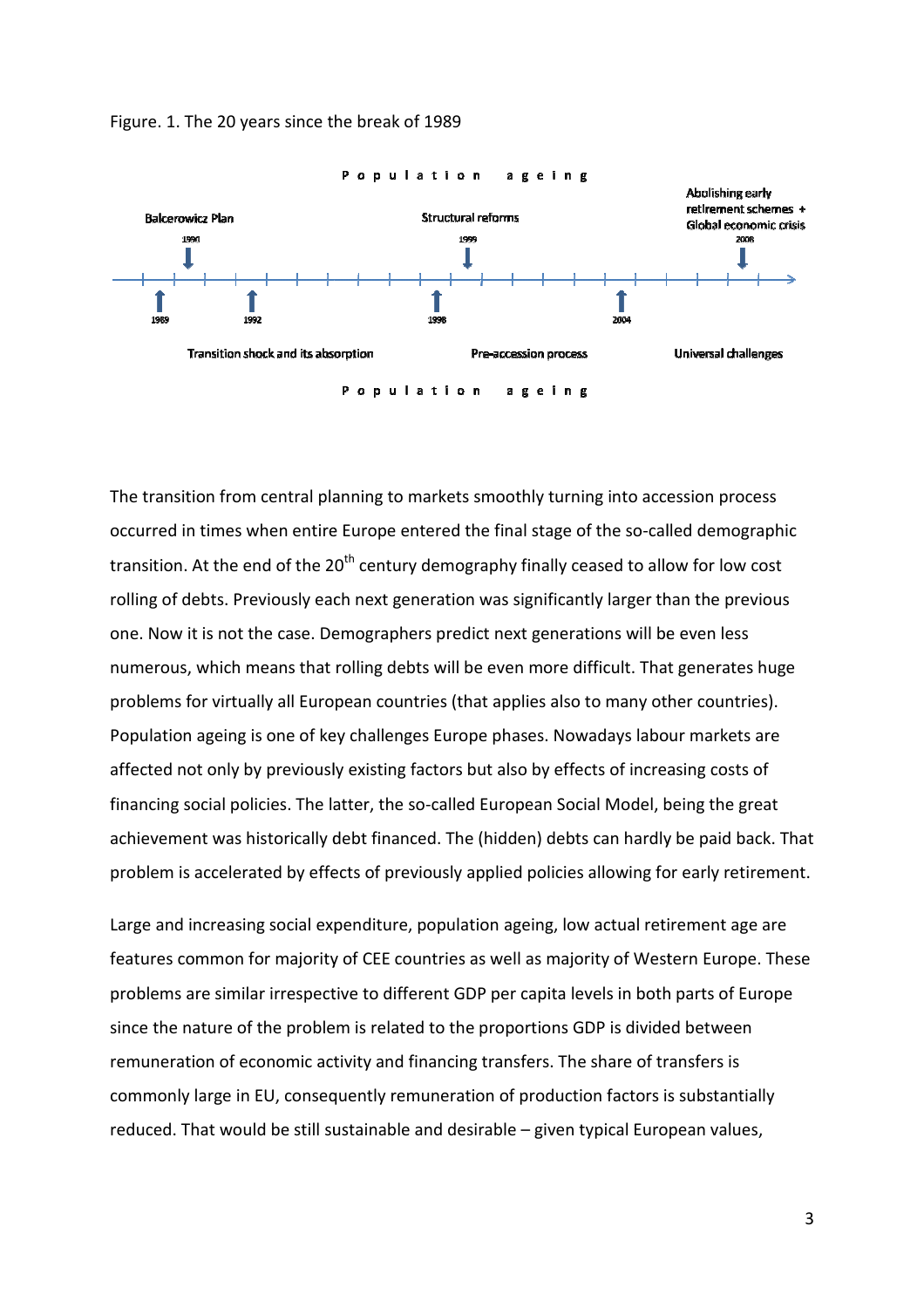however, projections clearly show the share needed for financing transfers will keep increasing, which leads to undesired consequences, including social ones.

Population ageing is in Poland still less advanced in comparison to most West European countries. According to demographic projections in the decades to come stronger pace of ageing is expected in Poland. However, expenditure related to social expenditure became high in Poland even in times of still pretty good demography, namely in the 1990s. The reason for that was easy available early retirement schemes. Their scale was so large that average actual retirement age at the beginning of the 2000s reached 55 for women and 59 for men. That was mostly the lagged effect of the martial law of the 1981. The vast majority of schemes originated in the period just after 1981. Granting that privileges was a kind of costless (that time) way to reduce social pressure on political situation. – After two decades Poland became the European leader (together with Italy) in expenditure on pensions in terms of GDP. Another reason for that was relatively high replacement rates not only for workers retiring after reaching the statutory age (60 for women and 65 for men) but also for those retiring early. Both the possibility to and the incentive to retire early led to large outflow from the labour market. In mid 2000s the employment rate in Poland felt to 51.2 percent (that time the lowest level in the EU). Now the rate is 59.2 percent – still one of the lowest in the EU. That low level of the overall employment rate results from the extremely low rate among those in the 55-64 age bracket (39.2 percent) [Eurostat].

The scale of early retirement was probably the most distinguishing feature of the Polish labour market. It was since the schemes were abolished in 2008. However, effects of their availability in the past will last for around 5 years (roughly the numbers of years retirement was postponed for). This study analyses labour market and social consequences of early retirement in Poland such as: the highest in the EU tax wedge (net of transfers receives) phased by a family of two adults with average income and two children (42.2 percent in 2006) [OECD] and risk of poverty for prime age workers much higher than for pensioners (21 and 7 percent respectively in 2006) [Eurostat]. A new pension system replaced the old one in 1999. The new one reintroduces intergenerational equilibrium and fairness. The key goal of the pension reform was a reduction of burden imposed on workers because of the need to finance increasing transfers. Projections by the EC suggest that goal will be reached.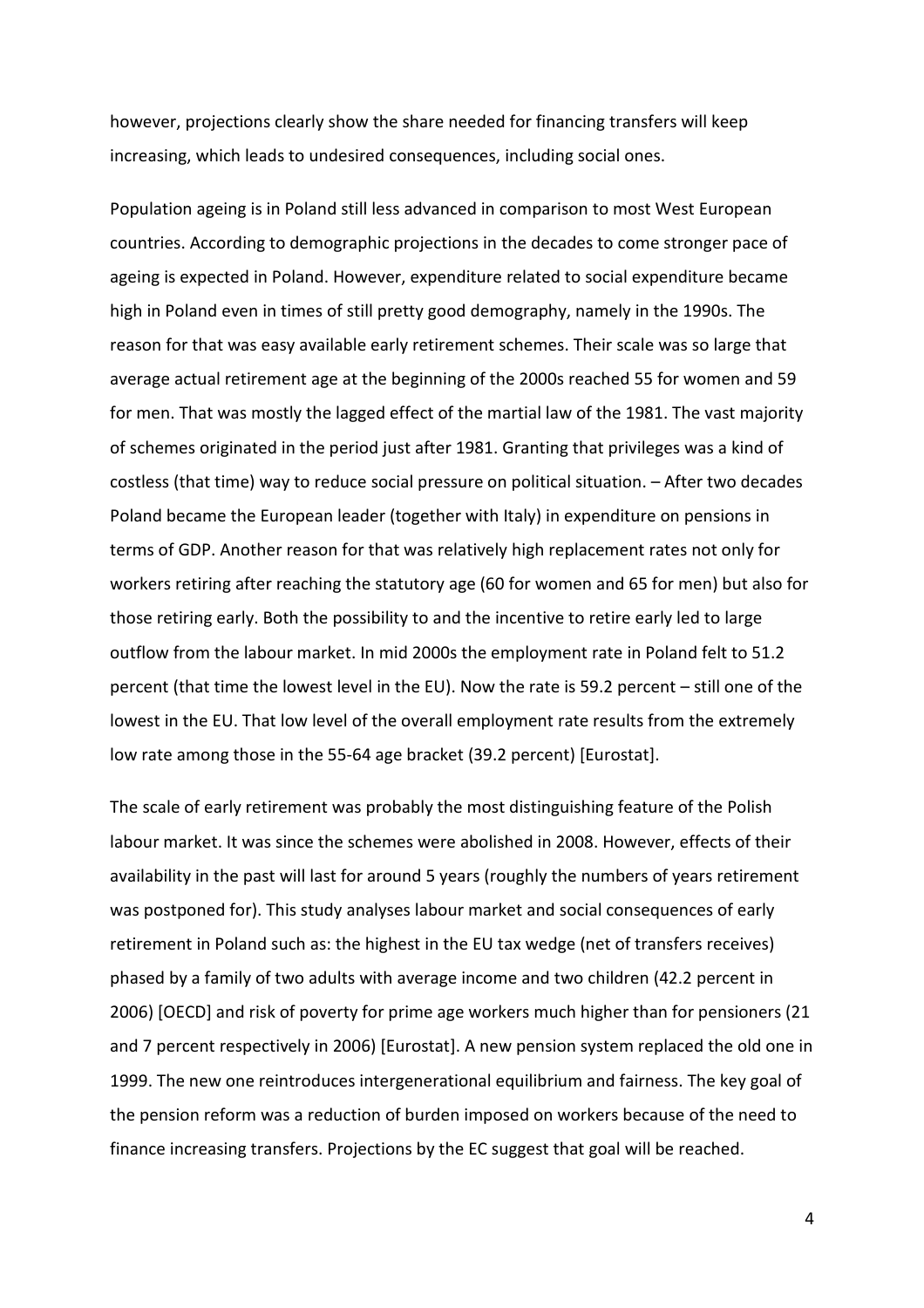Proportions current GDP is divided between remuneration of economic activity and financing transfers change slowly. In the short-run another effect should be analysed, namely a substantial reduction of unemployment. Throughout the 1990s and the first half of the 2000s Poland had very high level of unemployment (the highest rate of unemployment in the EU for almost entire that period). Now that rate is below EU average (7.0 percent in Dec. 2008 and 7.7 in March 2009). The study presents, among others disputes on issues such as minimum wage, working time, fix term employment, job protection, and so on.

Institutions do not work efficiently in Poland. That is reflected in studies such as Doing business (2008) where Poland is classified on 74 position among 178 countries. In many cases people hide their activity in shadow economy not only to save on taxes but also to avoid administrative burden.

The situation in the labour market in Poland in the second half of 2000s has been affected by large scale emigration and vice versa emigration was largely caused by labour market situation. That is another focus of the study presented.

Poland's economy proofed to be more resistant than many other EU economies to the global crisis. That can be analysed from the viewpoint of reasons for that as well as consequences of that on disputes and decisions on labour market reforms in Poland.

#### **2. The general picture of various interests**

Political economy approach analyses various conflicts of interest in society. This study presents a general picture of social and political conflicts that create outcomes affecting labour market. The study focuses particularly on the labour market situation in Poland from the point of view of the conflict of interest of economically active part of population and those living on transfers. The latter is narrowed here to the retirees only or mainly.

People can and wish to express their views on issues related to economics. That views are based on both beliefs and interests. The two are psychologically interrelated. Both can be additionally biased if not supported by at least basic economic knowledge. The latter problem particularly applies to pension systems. Individual non-expert knowledge is based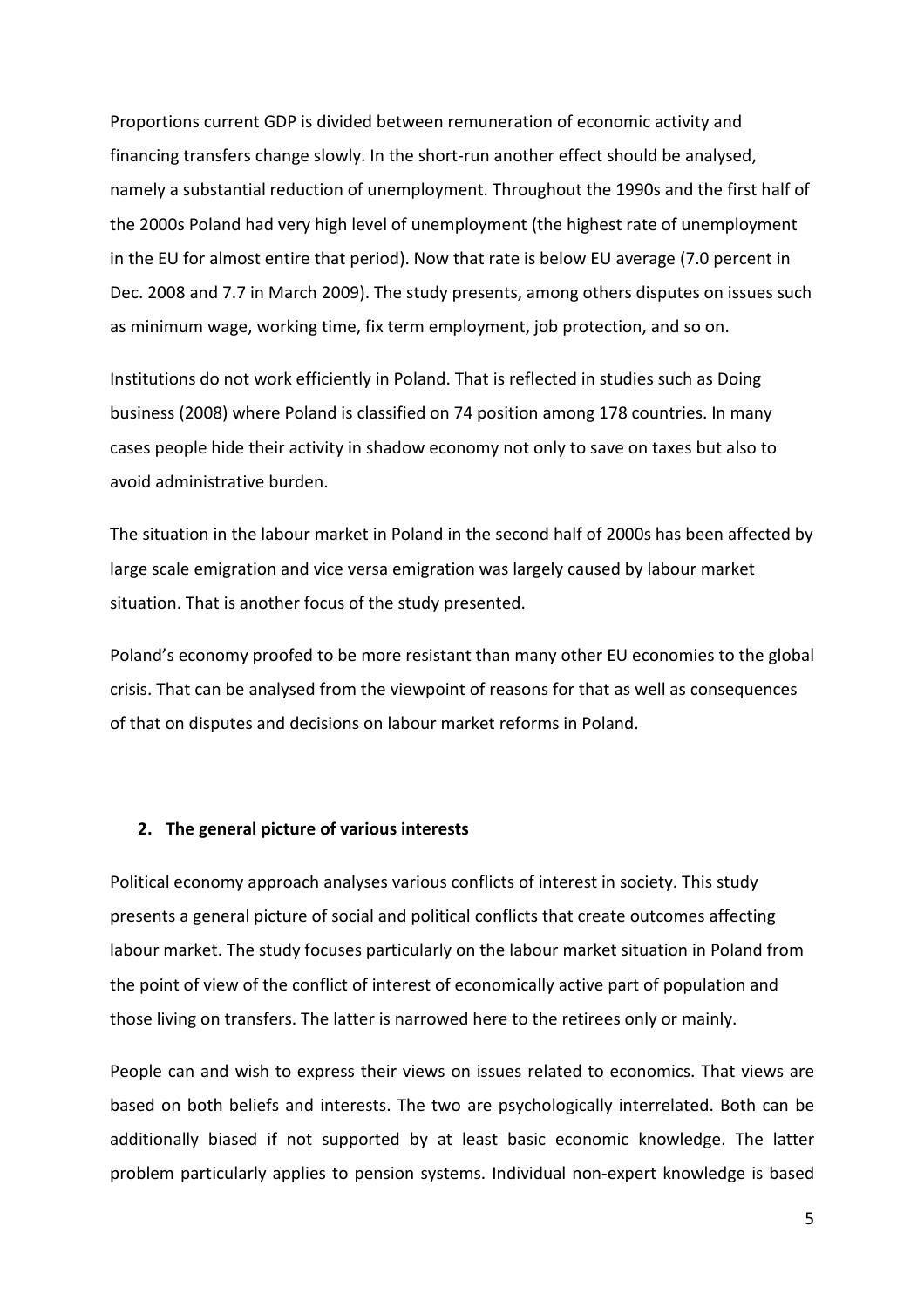on individual experience that is:  $(1)$  short-run perspective  $-$  a couple of years is perceived as a long period; (2) limited scale – relatively small group of people involved. There is a number of other issues that may create confusion.

# 2.1. Time horizon

The pension system analysed from the point of view of income allocation over life-cycle needs to be analysed in long term, which implies going beyond the business cycle, and taking into account non-linear relationships among crucial factors, which can hardly be approximated by linear trends that are intuitively applied by individuals. Here I do not mean any formal models but individual "common sense" thinking. In typical situations individuals apply their common sense to the scale of difference between linear approximation and real outcome of non-linear relationships can be neglected, while in the horizon of pension system income allocation the difference can be really substantial. In shorter run, that particularly applies to business cycle fluctuations. Period of recession as well as periods of cyclical growth – if extrapolated – create fear or euphoria respectively.

Politicians adjust to short-run thinking of societies they live in. They are even eager to do that since political active life is short. Next elections matter. In the case of politicians that is rational (with exceptions for great statesmen). However, in the case of the people that is a misconception of their interests. People participate in pension systems for many decades, while politicians "live" many times shorter. That creates time inconsistency.

# 2.2. Universal (nationwide) coverage $1$

l

Pension programmes that cover a limited number of participants (the number of participants is many times smaller than the entire population) are easy for individual non-expert understanding. However, pension systems that cover entire population are not since there is no external source of improving internal situation. A pension programme can generate rates

<sup>&</sup>lt;sup>1</sup> I use the term "universal" for pension systems that: (1) cover entire society or its vast majority and (2) apply the same rules for all participants or with few exceptions.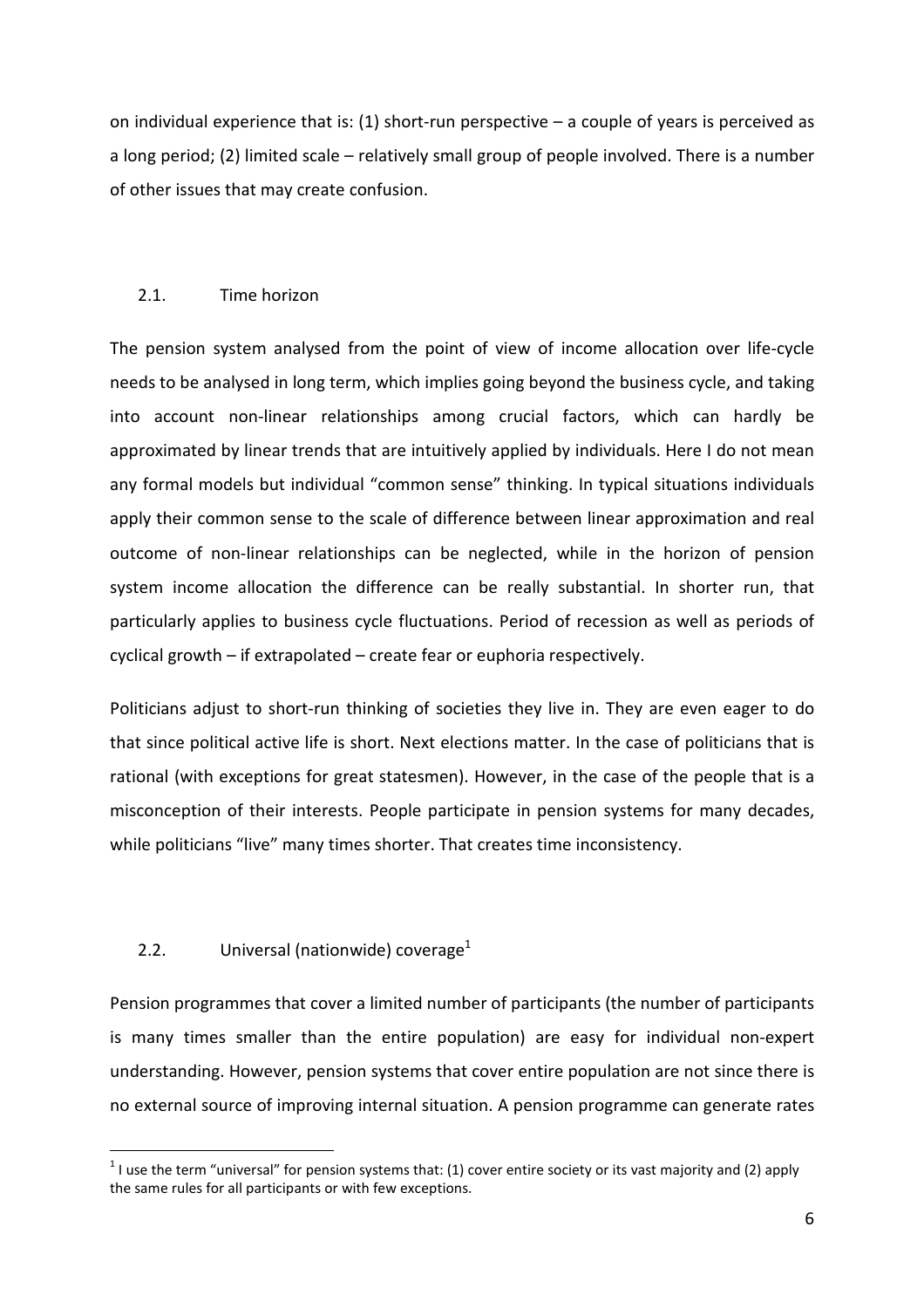of return even substantially above the GDP growth since it is based on a sub-sample of the entire economy, while a pension system covering the entire population cannot constantly generate the rates different from the GDP growth rate. [An average in a sub-sample can differ from the average in the general set.] That implies performance of universal pension systems to a large extent is independent from the nature and efficiency of technicalities of their institutional structure.

#### 2.3. The state = "St. Claus"

Universal pension system performance is independent from political decisions. At the same time traditional pension systems are designed in a way that hides that, which let politicians to play a game with the electorate. People do believe that politicians can cause an increase of pension system generosity (benefit level, retirement age, and so on). Actually, politicians can really do that but that holds only for some time and create very high cost for societies. The trap is in the fact that the costs are to be covered in the future. In the long run economies – which includes universal pension systems – come back to long-term path closely linked to the long term path of GDP. However, debts stay and need to be paid back.

Thinking of future it is not easy to distinguish promises and real ability of pension systems to pay benefits promised. In the case of the increasing dependency ratio there are only two choices, namely either the economically active receive less net remuneration or the retired receive less benefits. Increasing the retirement age is a combination of the two. Being a good idea it does not change the nature of the choice. Throughout a couple of previous decades politicians have been choosing the first option, namely lowering net remuneration. That has led to high tax wedge levels. It is probably impossible to increase the levels even more. This means the choice has reduced to just one option, namely reduction of pension benefits. Needless to say implementation of that option is rather impossible.

#### 2.4. Pension system generosity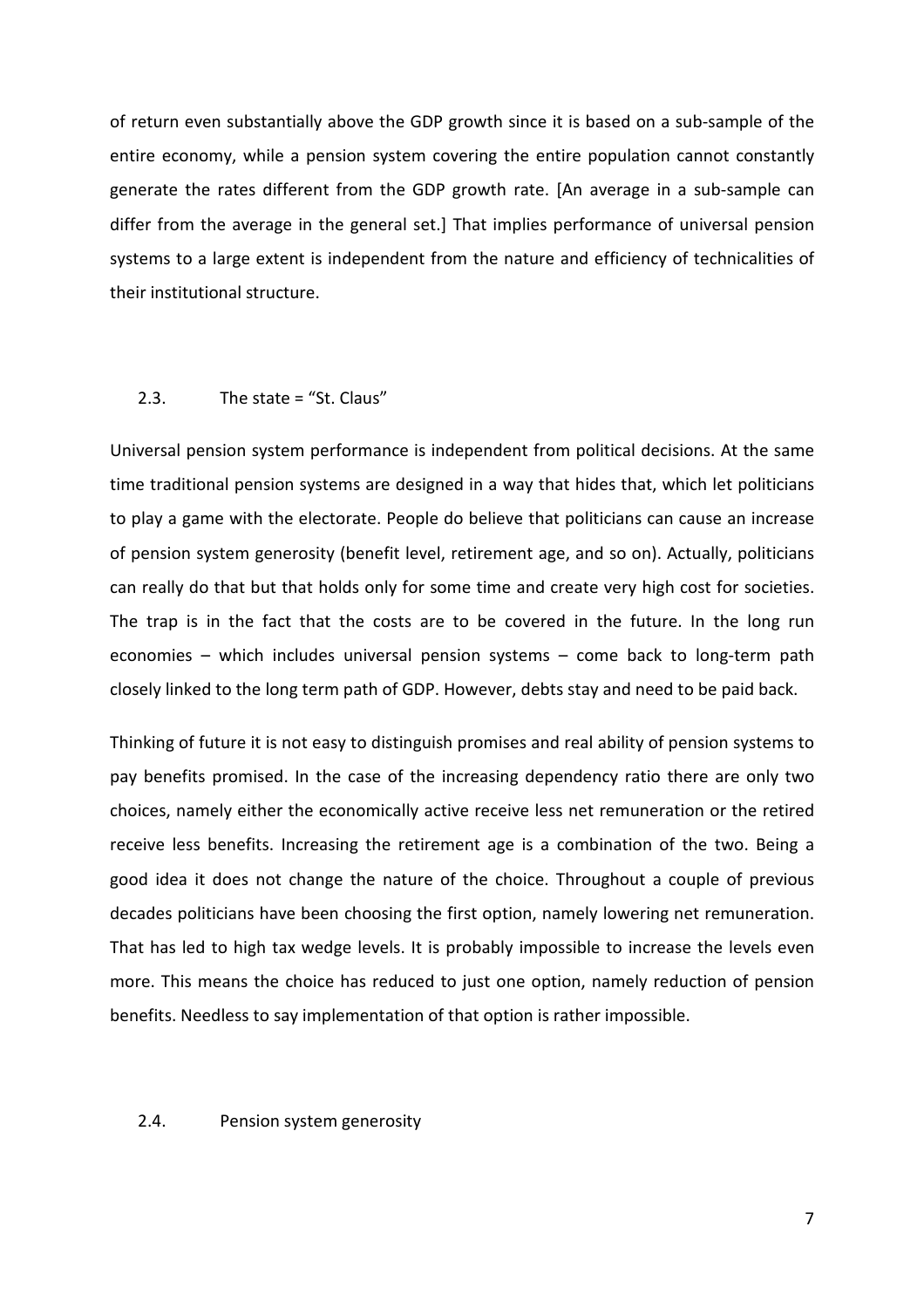In discussions on pension reforms the level of pension benefits is particularly sensitive. However, does the level of benefits depend on the type of pension system? Yes and no. Yes applies to their absolute level measured in Zlotys or Euro. No applies to pension level measured in relation to wages (the so-called replacement rate, usually presented as percent).

Generosity of pension benefits is typically measured by the replacement ratio (relation of benefits to wages). This ratio significantly varies across countries. That creates a perception that it is subject to political decisions or an outcome of social dialog. This is partially true but in the longer run it is not. The ratio is fully determined by two factors: (1) contribution rate, (2) demographic structure. The former should be understood as the real contribution (the part of production factors remuneration that is spent on financing transfers to the retirees). The latter means the number of pensioners divided by the number of contribution payers. The proportion can be improved if employment ratio is improved. That means both more employed in each cohort as well as postponed retirement.

The above can be illustrated by a simple model of intergenerational exchange. The economically active produce GDP but production factors they supply is only partially remunerated today. A part is spent on purchasing pension rights. The rights can be expressed in various way, which matters but does not affect the economic nature of the exchange with the retirees, who turn their pension rights into a right to participate in division of current GDP they do not contributed to.

The demand side of the market is determined by the number of workers, their productivity and the contribution rate. The number of retirees determines the supply side. This can be presented as a simple model, shown in Equation (1).

$$
D = c \ \overline{w} \ L^W \tag{1a}
$$

$$
S = z \overline{w} L^R \tag{1b}
$$

where D is demand, S is supply, c is the contribution rate, z is the replacement rate, w (bar) is the average wage, L<sup>W</sup> is the number of workers and L<sup>R</sup> is the number of retirees.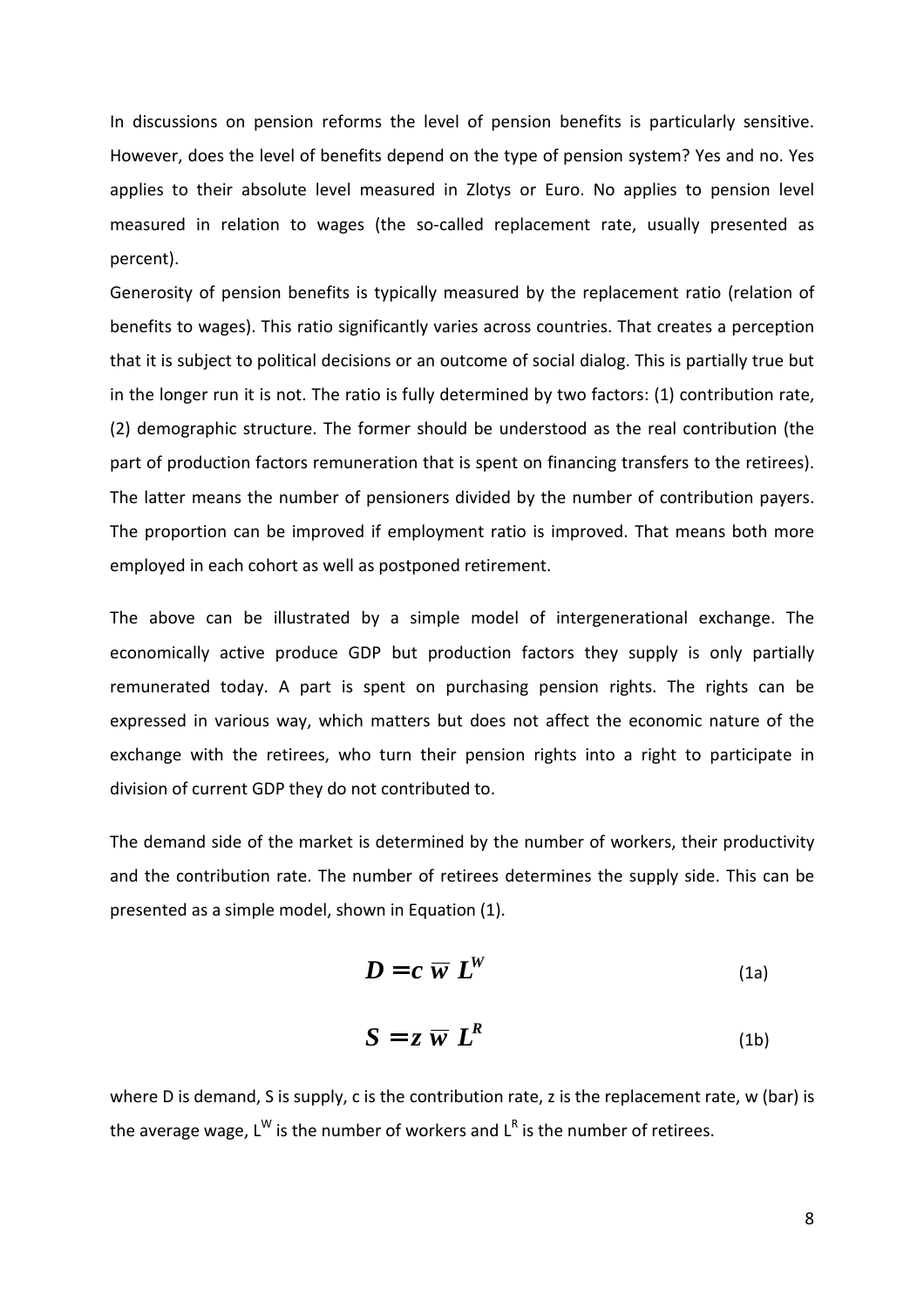Expressing both demand and supply in terms of wages does not narrow the model to nonfunded pension systems, but is rather just measuring demand and supply.

In equilibrium, the replacement rate is given by Equation (2)

$$
z = c \frac{1}{d} \tag{2}
$$

where d is the dependency ratio (d =  $L^R/L^W$ ).

Given the demographic structure and the institutional framework (retirement age and so forth), the replacement rate depends on the contribution rate alone and does not depend on the type of pension system or its design. The pension market determines the shares of GDP allocated to each generation.

In the short run, Equation (2) can be disrupted. More specifically, the replacement rate can be kept above the sustainable level through further increases of pension system debt, which will never be repaid. This is a temptation for politicians all over the world (and one to which they often succumb). In the long run, however, owing to the obvious limits for raising the contribution rate, a future reduction of the replacement ratio is inevitable with or without reform. In the short-run the alternative mentioned above, increasing contributions or decreasing benefits can be hidden thanks to:

- $\checkmark$  Shifts in other government expenditure, which can be good if spending too much is limited but most commonly is bad since other important goals are underfinanced.
- $\checkmark$  Cash accounting within public finance allowing for hiding real consequences of today's decisions, which deteriorates future economic performance as well as ability to finance social goals.

Pension expectations expressed in relative terms can be at the level corresponding (on average) to the outcome of equation 2 or can be kept by political promises above that level. Since the real outcome is given, the latter will lead to economic and social problems. So in long-term there are only two options, being either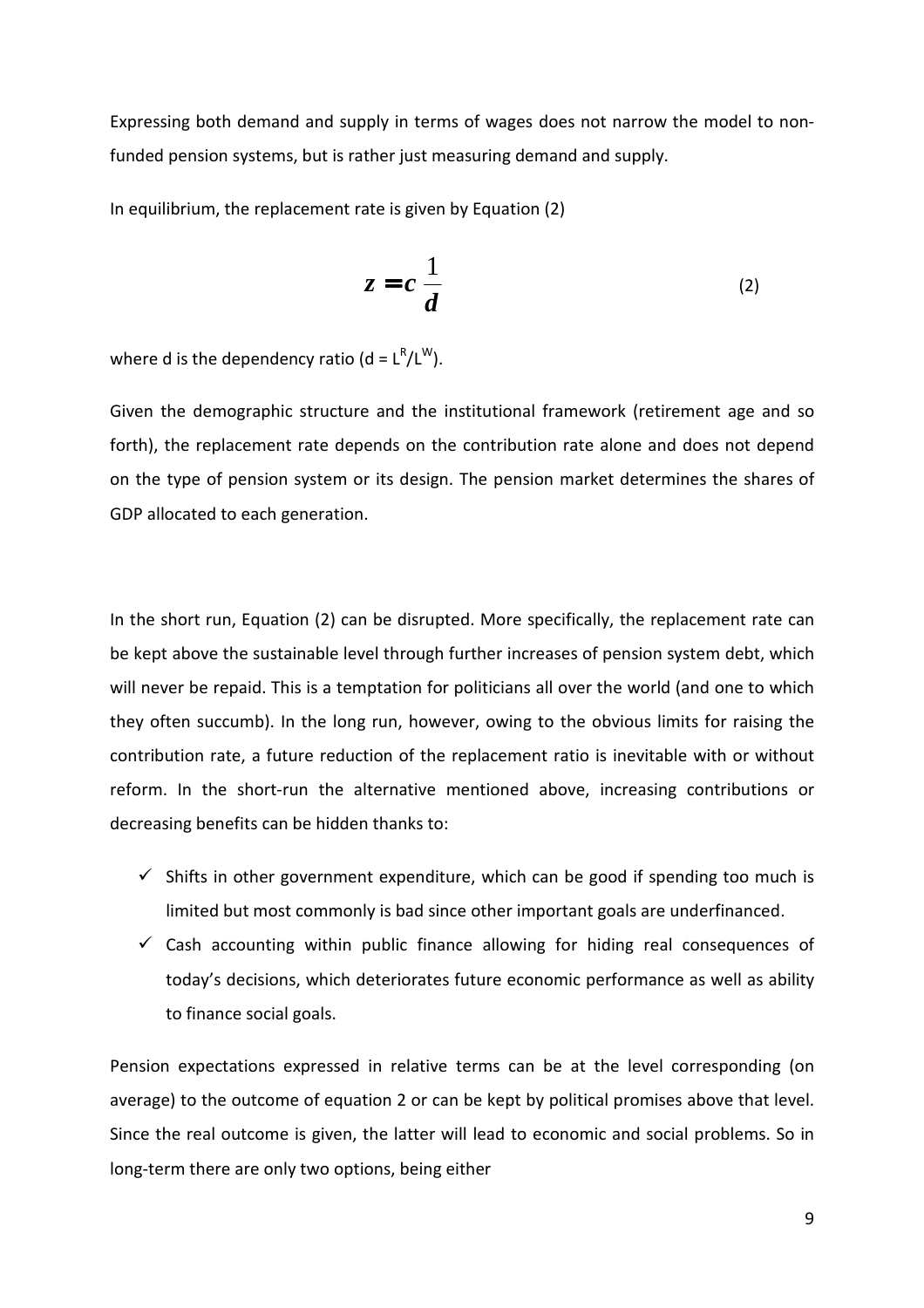- reform, which involves reducing pension expectations (expressed as the replacement rate) *ex ante*; or
- no reform, which will lead to cuts in pensions *ex post*.

Choosing the latter would just be cheating the current generation of workers. It should be made clear that a small working population will never be able to provide a large retired population with relative per capita income at the level comparable to what was possible in the case of a large working population sharing its product with a small, retired population. This situation can be overcome only if the consecutive working generations accept a downward trend in rewards for labour and capital.

# 2.5. Choice of pension design

Traditional pension systems were designed as financial pyramids. They operate well as long as population growth (given the employment rate) was sufficient to generate financing at promised levels. Now, when it is not the case anymore, the best that can be done is aiming at intergenerational equilibrium, which means taking into account interests of each generation being first a working generation and later a retired generation.<sup>2</sup>

There is a number of various approaches to pension reforms. They are all based on an attempt to reach contrary goals, namely sustainability and adequacy of benefits. The goals would not be so contrary if charging the working generation more was still possible. Now this seems impossible any more. The interest of the working generation needs to be also taken into consideration.

As already discussed, the relative level of pensions (z) is determined by the structure of the population and the share of remuneration for labour and capital, which is taken from the working generation. Policy measures other than shifting expenditure to pensions from other items cannot change that level. The choice of any particular design of the pension system cannot increase the relative level of pensions. On the other hand, the choice of pension system design can affect the absolute level of pensions. If a pension system contributes to

j

<sup>&</sup>lt;sup>2</sup> Intergenerational equilibrium is a concept broadly discussed in Góra (2003)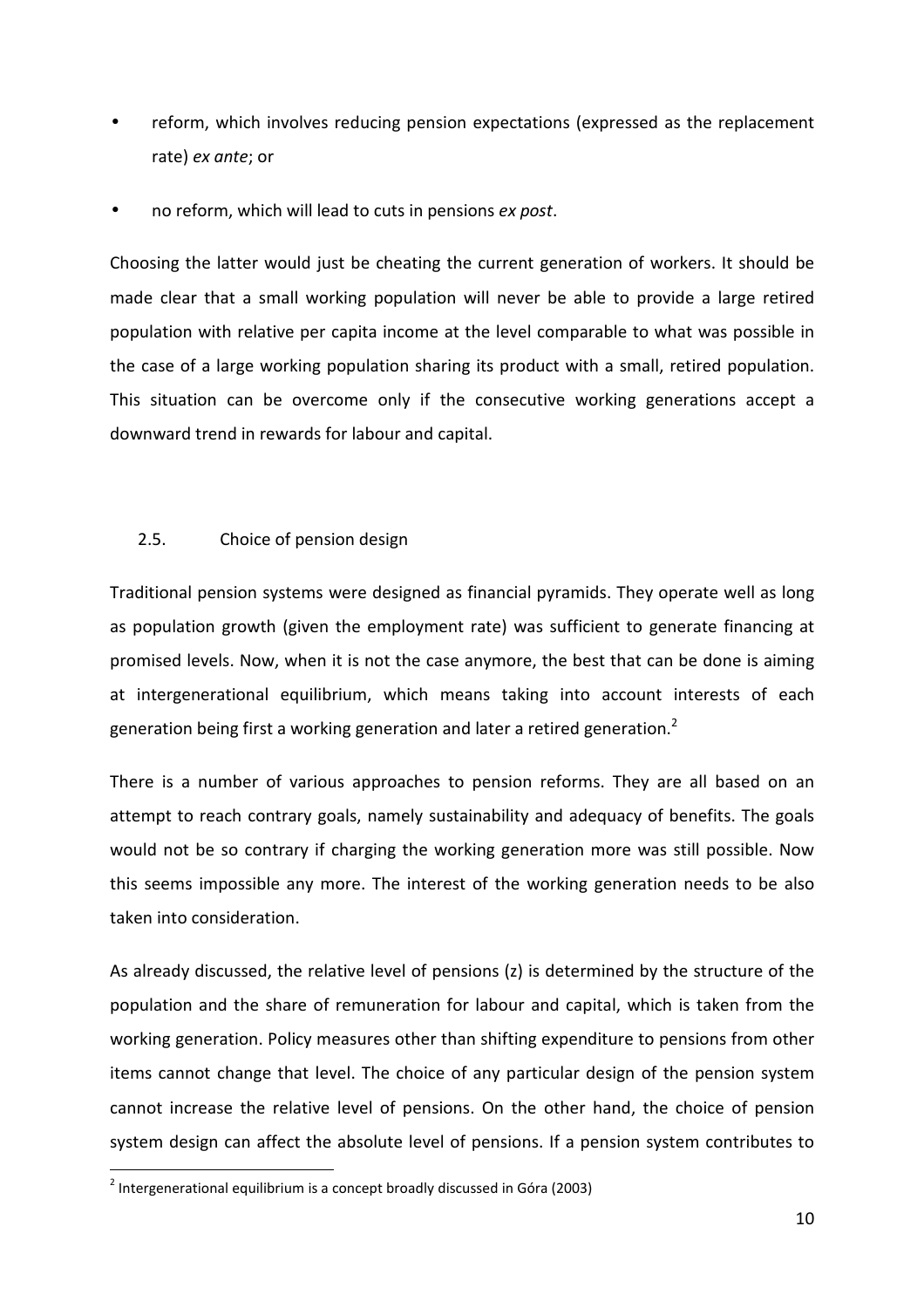stronger GDP growth, then such a system can pay out higher pensions in absolute terms. A pension system that slows down the growth pays lower pensions.

There is no miraculous way to keep paying today's level of benefits in times when population structure is substantially changed. That applies also to such reform options as channelling pension contributions through financial markets (called funding) and/or using individual accounts. Both make a lot of sense but for other reasons.

Individual accounts can contribute to higher pensions measured in absolute terms. If a pension system can make pension funds available for investment then it contributes to stronger GDP growth. However, individual accounts neither decrease nor increase the level of pension benefits measured in relative terms since – irrespective to any type of pension system – all pensions in any system it is just a part of GDP produced by the working generation but devoted for pensioners.

However, the key role for individual accounts of any type is to bring pension systems back to neutrality understood as stable burden for each generation imposed by financing the pension system.

#### 2.6. GDP division

It should be stressed that due to demographic reasons the cost of pension systems imposed on individual workers now is much larger than it used to be a couple of decades ago when the overall cost was smaller as a part of GDP (smaller share of retirees in population) and the cost was spread over a relatively larger population (larger share) of workers-contributors who paid the cost. Nowadays the cost is larger and spread over a relatively smaller number of workers, hence individual cost imposed on a worker is larger for both that reasons. That change can be illustrated as in Figure 2.

Figure 2. Share of GDP spent on remuneration of production factors versus the share spent on pension transfers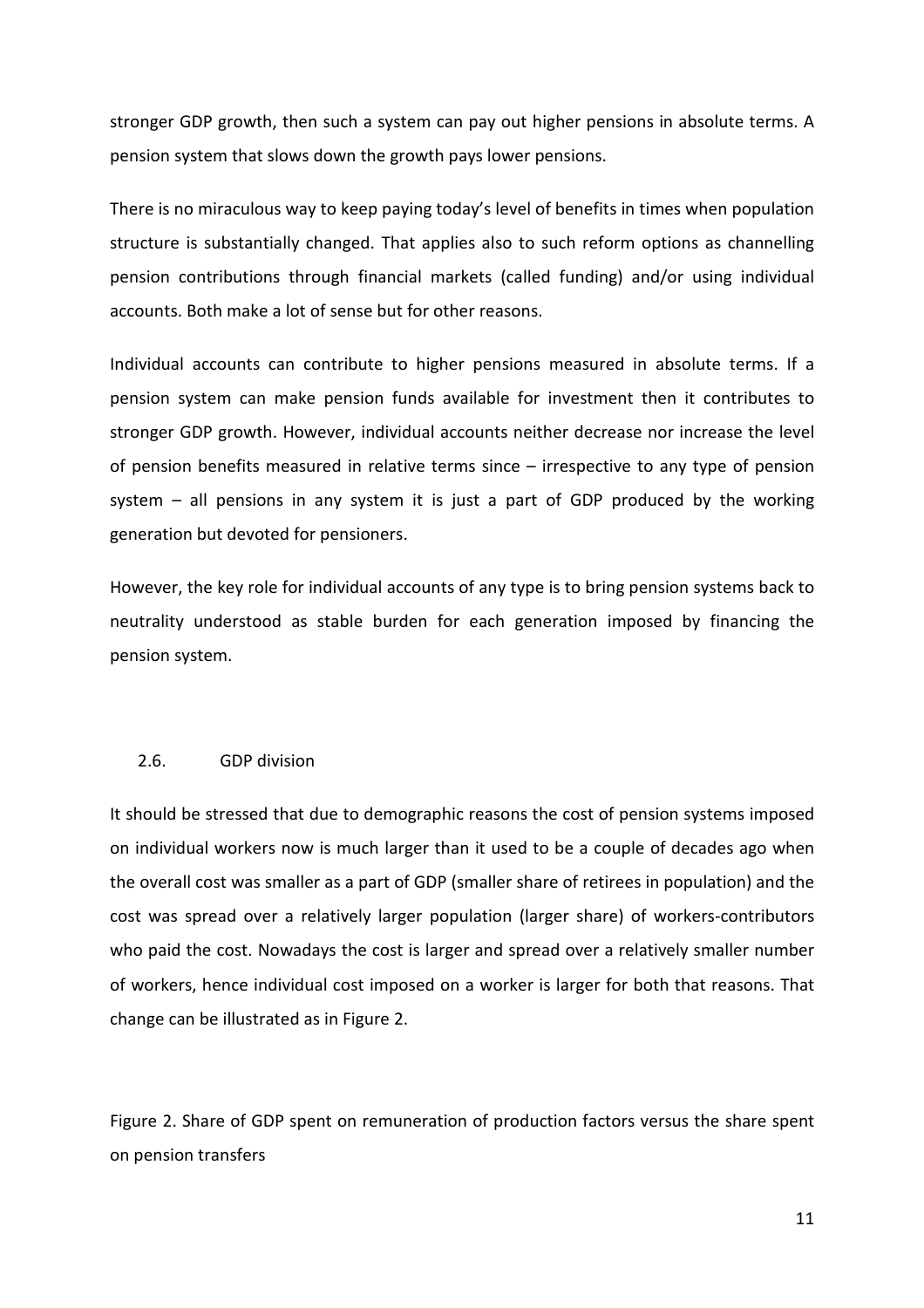

In Figure 2 the circle on the left represents  $GDP_1$  produced by generation 1 a couple of decades ago; the circle on the right represents GDP<sub>2</sub> produced now by the generation 2 (say, children of the workers of the generation 1). Pension transfers are financed out of GDP produced by the working generation, hence remuneration of this generation is reduced (W=GDP-C; C=T). Generation 1 paid contributions  $C_1$  needed to finance transfers (pensions)  $T_1$  to previous retired generation. Economic activity (work and investment) of that generation was remunerated well  $W_1$  as compared to the value of the product they produced. Current generation (2) of workers being less numerous in comparison to the previous generation (1) has remuneration  $W_2$  strongly reduced, which is inevitable to cover the cost of pensions for generation 1  $(T_2/W_2 >> T_1/W_1)$ . This means welfare of the current generation is less important than welfare of the previous one. In the figure  $T_2$  is larger than  $T_1$  for two reasons. First – which is legitimate since this does not reduce welfare of workers – because GDP is larger; second - which reduces workers' welfare - because the share of pension transfer in GDP is growing.

Pension systems need to be reformed throughout Europe since the relative share of pension transfers in GDP is increasing. The goal is to stop that increase, which is just protecting interest of the workers.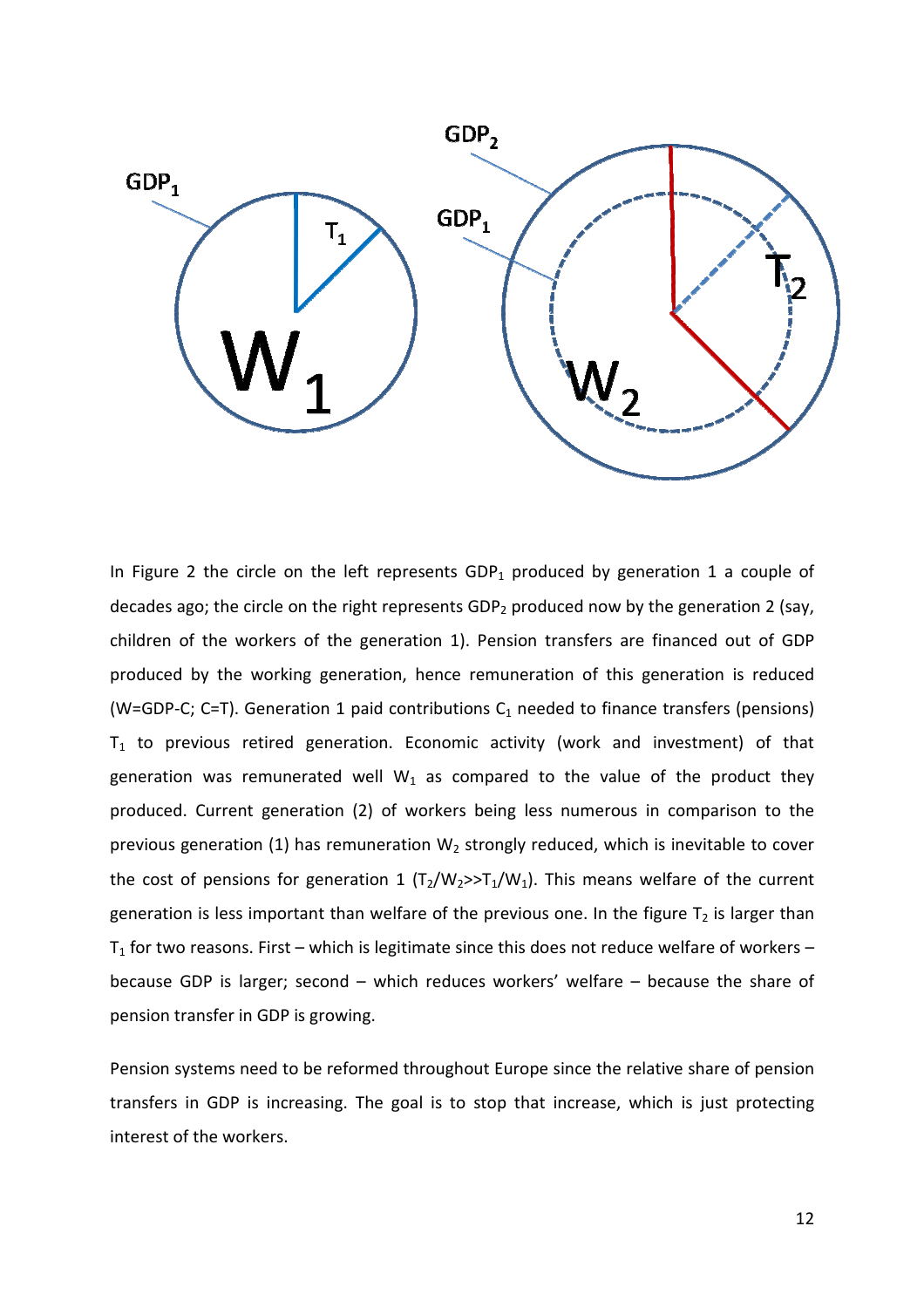Traditional pension systems have ceased to be neutral due to disappearing of the demographic pyramid. Reintroducing this neutrality (intergenerational equilibrium) can be partially achieved through parametric reforms. That is, however, difficult and even if successful it is insufficient unless we go to extreme for instant increasing retirement age much above its current levels.

Benefits measured in absolute terms are not constrained by demography. Their level increases when GDP growth is strong. The benefits can increase in absolute terms even if the replacement rate decreases.

Distinguishing the difference between the two measures of pension benefit level really matters for designing new pension system arrangements. They should aim at neutrality with respect to the factors that pretend they can cause a sustainable increase of benefits in relative terms (for instance overpromising). New arrangements should also aim at stimulating factors that can generate positive externalities on the top of reaching social security goals (for instance effects of channelling pension system flows of money through financial markets).

The replacement will decrease in the future. This seems inevitable. However, it will decrease not because of pension reforms or any other institutional changes but because of the change of demographic structure. That is extremely difficult to explain. Here individual retirement accounts can help. A shift from defined benefit regime to defined contribution regime mean also a shift from politically delivered promises to automatic adjustment.

#### 2.7. Public versus private institutions running the pension system

Another perception based problem concerns costs of running the pension system. If they are publicly managed costs can be easily hidden in general taxation but if private institutions are involved in running the system then costs become automatically visible. So even if costs are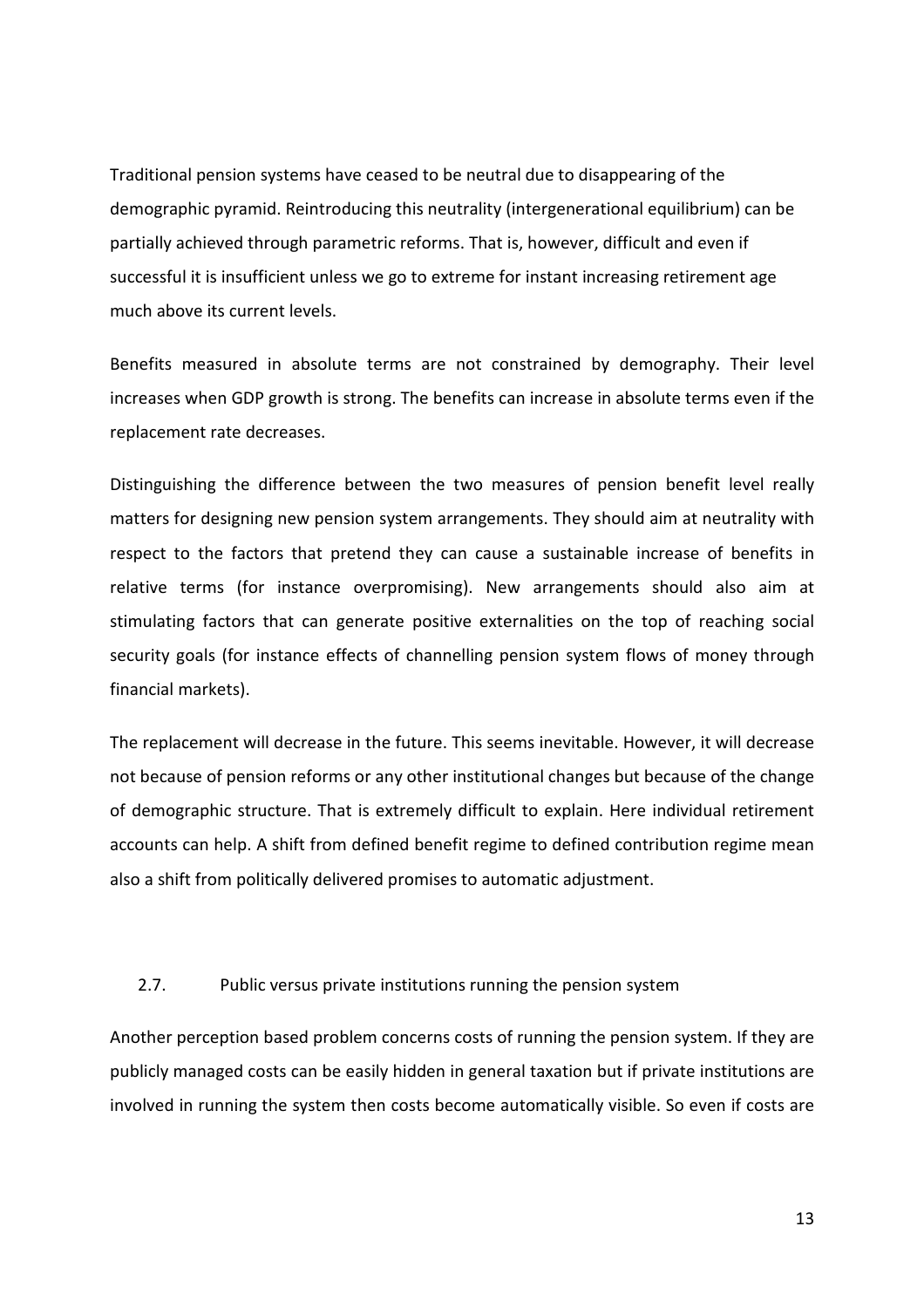exactly the same in both cases it looks as if the solution involving the private sector was more expensive. That additionally fuels etatistic tendencies. $3$ 

A public pension system can be privately run. Then it is a kind of public-private partnership. Using private providers of pension services does not necessary mean privatisation of the pension system. Goals, methods, regulations and supervision are provided by the state while services themselves are delivered by the private sector.

#### 2.8. Workers and retirees as voters

The pension system is important for both the active and the retired generation, while in public perception the system is for the retired. Consequently, the retired generation (supported by those who are in say "pre-retirement" age) is very sensitive to everything related to the system. While the younger part of population simply ignores majority of pension system related issues. It is psychologically understandable but allows for neglecting interests of the workers.

Population structure in developed countries has substantially changed throughout recent decades. In short, the ratio of the number of pensioners to the number of the employed has substantially increased. Demographic projections show the tendency will continue. Fertility is low and even if it can be slightly improved, the past levels will never be reached again. People live long and life expectancy will continue increasing in the decades to come. Consequently, the financial pyramid traditional pension systems are based on would be bankrupt if private sector regulations were applied to the public one. However, this is not the case, which means that pension systems are still treated as if they were properly working.

Elder people are more disciplined voters than younger ones. That is probably because of tradition and values but also because their interest is easy to understand. Median voter is getting older. Do that contribute to creation of "gerontocracy"? Some studies conclude this

j

 $3$  The meaning of the term "etatism" used here is just the opposition of the term "subsidiarity".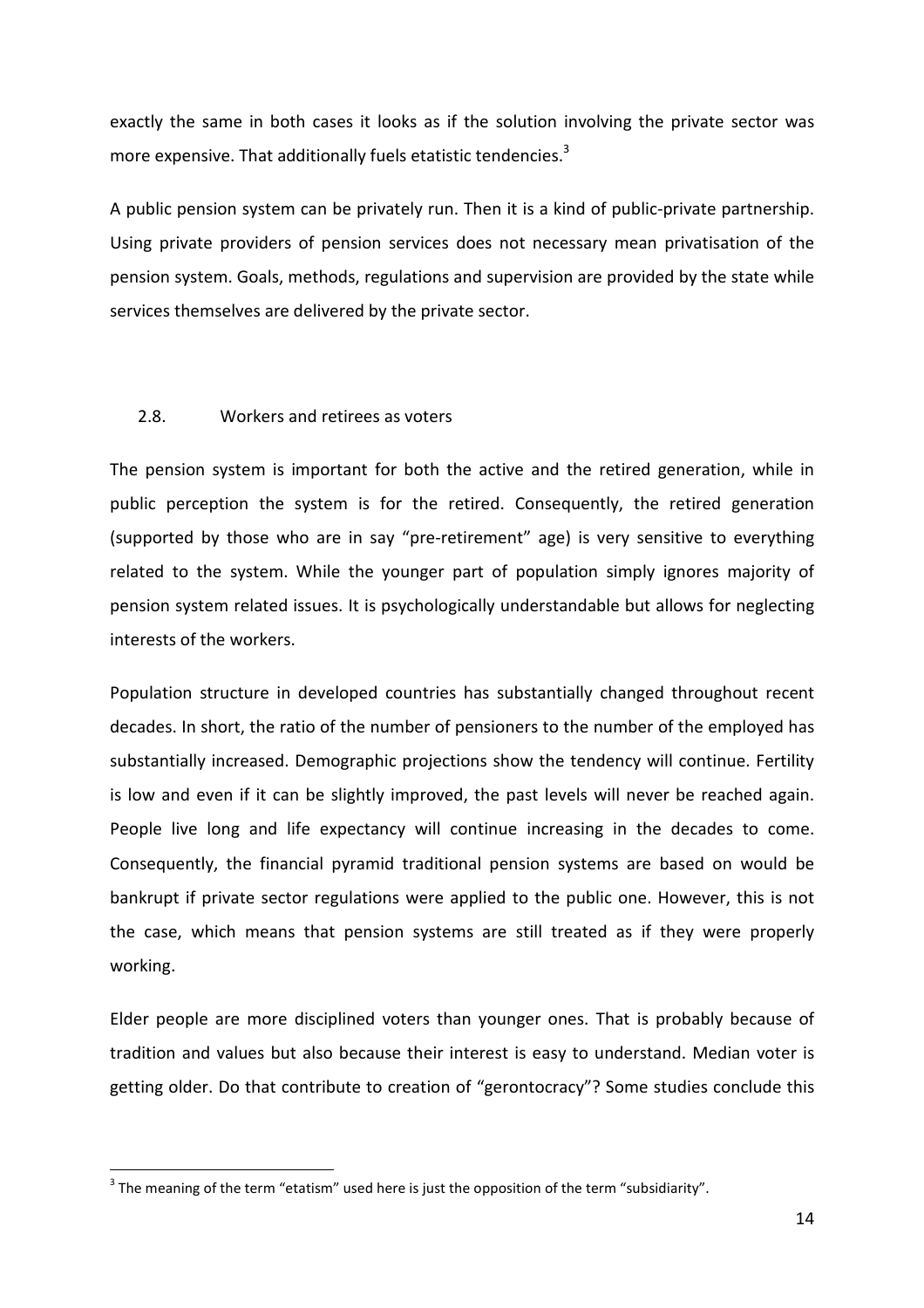is not the case.<sup>4</sup> However, they analyse whether societies move towards higher valuation of interests of the old. European (at least European) societies moved in that direction long time ago. That time it was cheap for the working generation. Now it is not cheap any more. It is expensive and keep becoming even more expensive. It would be justified if societies start reducing the costs for the young or at least try to stop that increase. It is difficult to achieve, which – in my opinion, is a sign of gerontocracy.

#### 2.9. Transition cost

Pension reforms are either parametric or if structural or "paradigmatic" then focused on implementation of a funded tier. The latter does no need to be so narrowly understood. The NDC type pension reform is also possible and maybe even better. However, if it is funding then the so-called transition cost appears.

It is commonly assumed that introducing funding to the pension system implied the so-called double burden for the current working generation that is to save for own pensions while being forced to keep paying for pensions of the current generation of pensioners. That is a result of applying cash accounting to public finance. In fact there is no additional cost imposed by funding that can be interpreted as advance buyout of future liabilities. However, since that looks as an additional expenditure it pushes out other expenditure from the budget. From the economic viewpoint that is fine since the generating inflation debt caused by real expenditure is exchanged for non-generating inflation debt. Those who want to spent more today are not fans of such exchange, of course (given restrictions on indebtness). If public finance applied accrual accounting then the transition cost would disappear.<sup>5</sup>

Many of the issues shortly mentioned in Section 2 are difficult since the general public, hence also politicians, misinterpret their own interest. Public education is one of crucial factors labour market and social reforms are conditioned on. Some other of the issues need

l

 $<sup>4</sup>$  See Tepe, and Vanhuysse, 2009.</sup>

 $<sup>5</sup>$  This topic goes beyond the scope of this paper.</sup>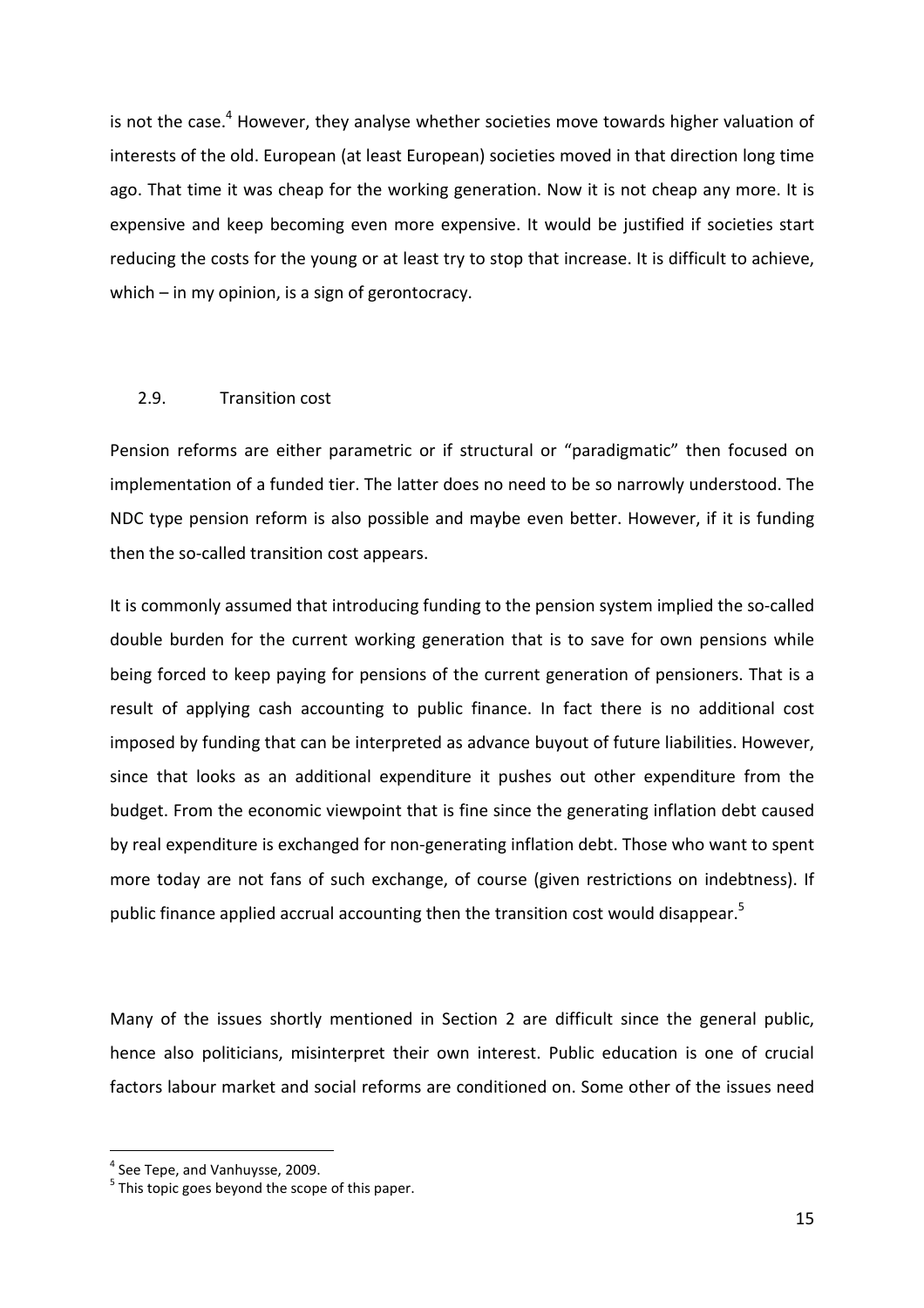more economic based expert discussions. Section 3 presents the way these issues were discussed and partially turned into the design of the new pension system.

# **3. The interests turned into the design of the new pension system**

Pension reform was designed promoted and introduced in times of late transition. That helped a lot since the transition was the process that was just going on itself. However, the pension reform had nothing to do with the transition from planned to market economy.

Public education is the best supporter of social and labour market reforms. Initially, in years 1996-2000 public education was partially provided by media. However, it is impossible to educate entire society to the extent that would be sufficient for a merit-based discussion. Consequently, many issues have not been explained well enough.

The general design of the new system is in line with general expectation of the society, at least the ones expressed that time. Opinion polls clearly showed the public desired a system in which benefits depend on contributions and the contributions themselves should go through financial markets in order to let people benefit from profits.

The new system was designed in a very unusual situation when the designers were free to design the best in their view system with very little constraints from politicians. That let to design and implement a very radical reform that actually should be not be called the reform but rather an exchange of the existing system for a new one design from the scratch.

The key goal was to balance interest of the workers and of the retirees. In other words interests of each generation in both phases of their participation in the pension system. The new system was entirely based on individual accounts and partially linked to financial markets. The former leads to intergenerational equilibrium, the latter brings into the system diversification of risks.

The shortest description of the new system:

Everybody receives back in the form of annuity the present value of contributions paid.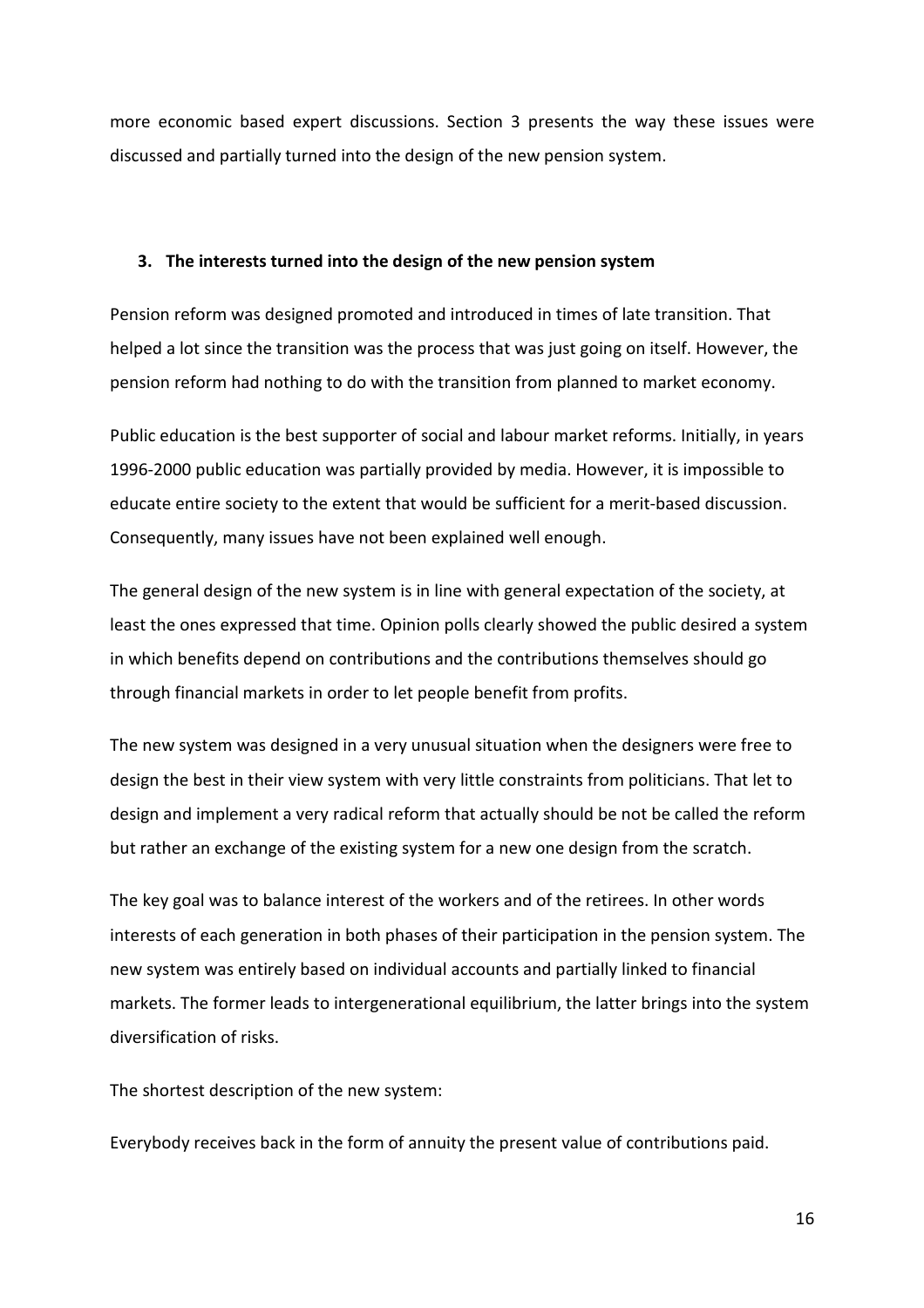$PV(b) = E[PV(c)]$  and consequently  $PV(B) = PV(C)$ 

Where PV – present value;  $b$  – individual benefits;  $B$  – aggregated benefits;  $c$  – individual contribution; C – aggregated contributions

The reform went along the following lines:

- $\checkmark$  Focusing on the mandatory part of the pension system;
- $\checkmark$  Separation of the old-age part of social security (OA) from the non-old-age parts of social security (NOA); and segmenting the flows of revenue (contributions are separated);
- $\checkmark$  Termination of the OA part of the previous system;
- $\checkmark$  Creation of a new OA pension system, entirely based on individual accounts;
- $\checkmark$  Accrual accounting within the OA system;
- $\checkmark$  Splitting each person's OA contributions between two accounts (first account NDC, second account – FDC);
- $\checkmark$  Annuitisation of account values (NDC as well as FDC) at the moment of retirement;
- $\checkmark$  Minimum pension supplement on the top of both annuities if their sum is below certain level (financed out of the state budget).

There is no typical social redistribution in the system. Otherwise it would not be possible to receive the present value of contributions paid. Redistribution remains present in the society but it has been moved from the pension system to the state budget, which is better for both the system and the redistribution. The system becomes transparent and easy to understand. Redistribution is financed out of broader base that include not only labour income but also profit. It is also important that general revenues are based on at least partially progressive taxes while social security is based on linear contributions.

In the new system a cap on contributions was introduced. After a sum of contributions paid by or for a person reach the amount thirty times more than average monthly wage/salary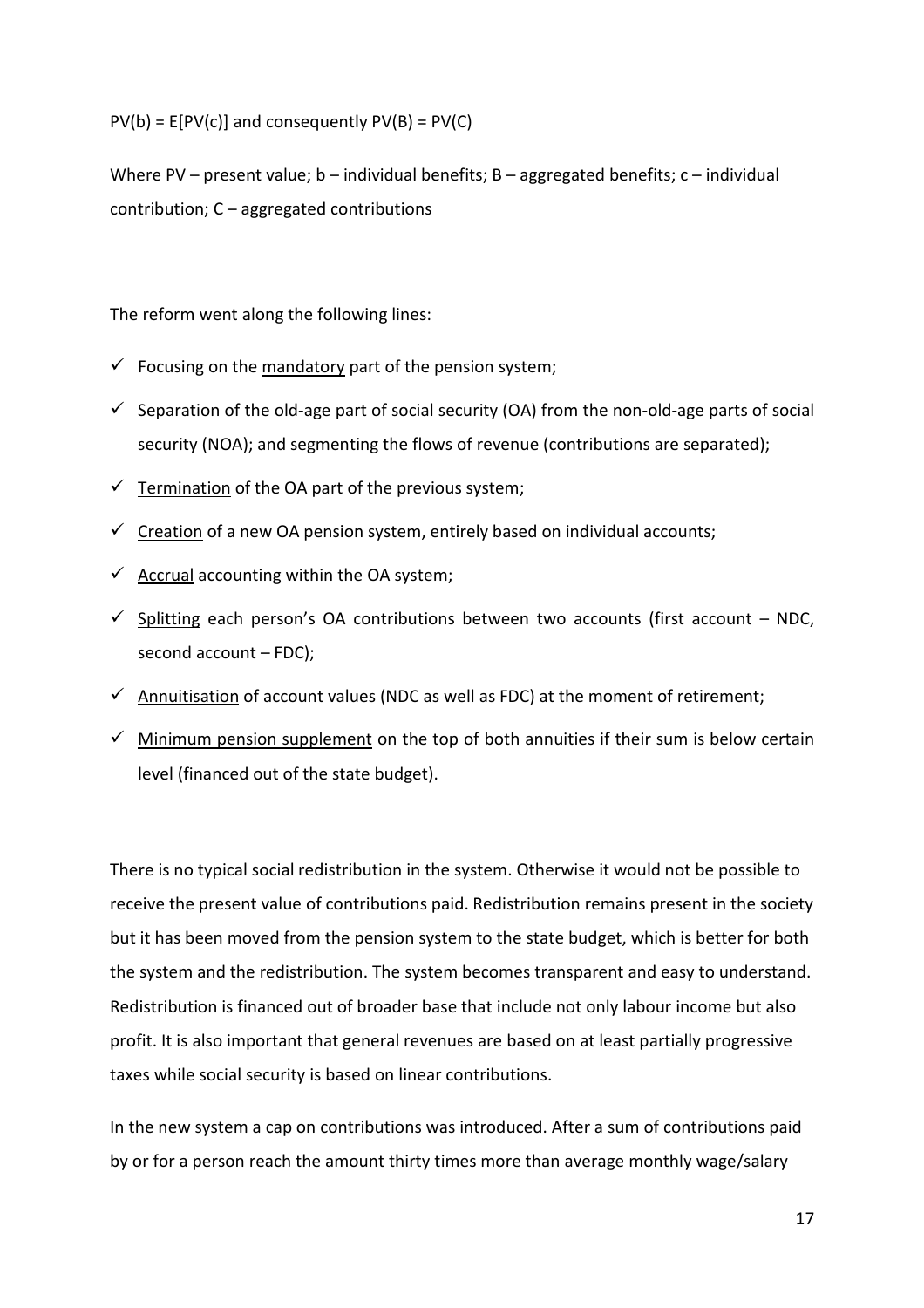then contribution payment stops. This is a result of removing redistribution from the pension system. It does not make sense to force the richest people to save more in the public system. Let they do that themselves outside the system after paying income tax due.

In the past before the new system was introduced contributions had been constantly increasing. Until 1981 the overall social security contribution was 15.5 percent. In mid 1990s the rate reached 45 percent. Projections suggested the trend would remain for the decades to come. Since the new system was introduced the increase was stopped which means net remunerations can grow stronger. For the time being we have to pay back debts of the old system but the debt do not grow any more beyond the level that can be automatically financed without the need to increase contributions or taxes.

Contributions do not increase which means there is more room for individual savings. If the old system had not been terminated the contribution rate would have been higher. It is not and we are free to save more ourselves. At the same time there is virtually no tax incentive for additional individual savings.<sup>6</sup>

# **4. Three important pieces of statistical information**

# 4.1. Pension system expenditure projections

Traditional pension systems absorb growing part of GDP. Societies have less GDP left for other purposes. That is a result of population ageing (mostly). Table 1 provide European Commission projections of pension expenditure in the member states for the period up to 2050.<sup>7</sup>

|  |  |  | Table 1. Projection of pension expenditure made out of public finance as percent of GDP |
|--|--|--|-----------------------------------------------------------------------------------------|
|  |  |  |                                                                                         |

| Country | 2004 | 2025 | 2050 | $\Delta(2050 - 2004)$ |
|---------|------|------|------|-----------------------|
| Belgium | 10.4 | 13.4 | 15.5 | ـ . ـ                 |

 $<sup>6</sup>$  Financial institutions keep trying to have incentives available, which would improve their business</sup> opportunities.

l

 $\frac{7}{1}$  There exists revisions of the projections but they differ in details not in general trends.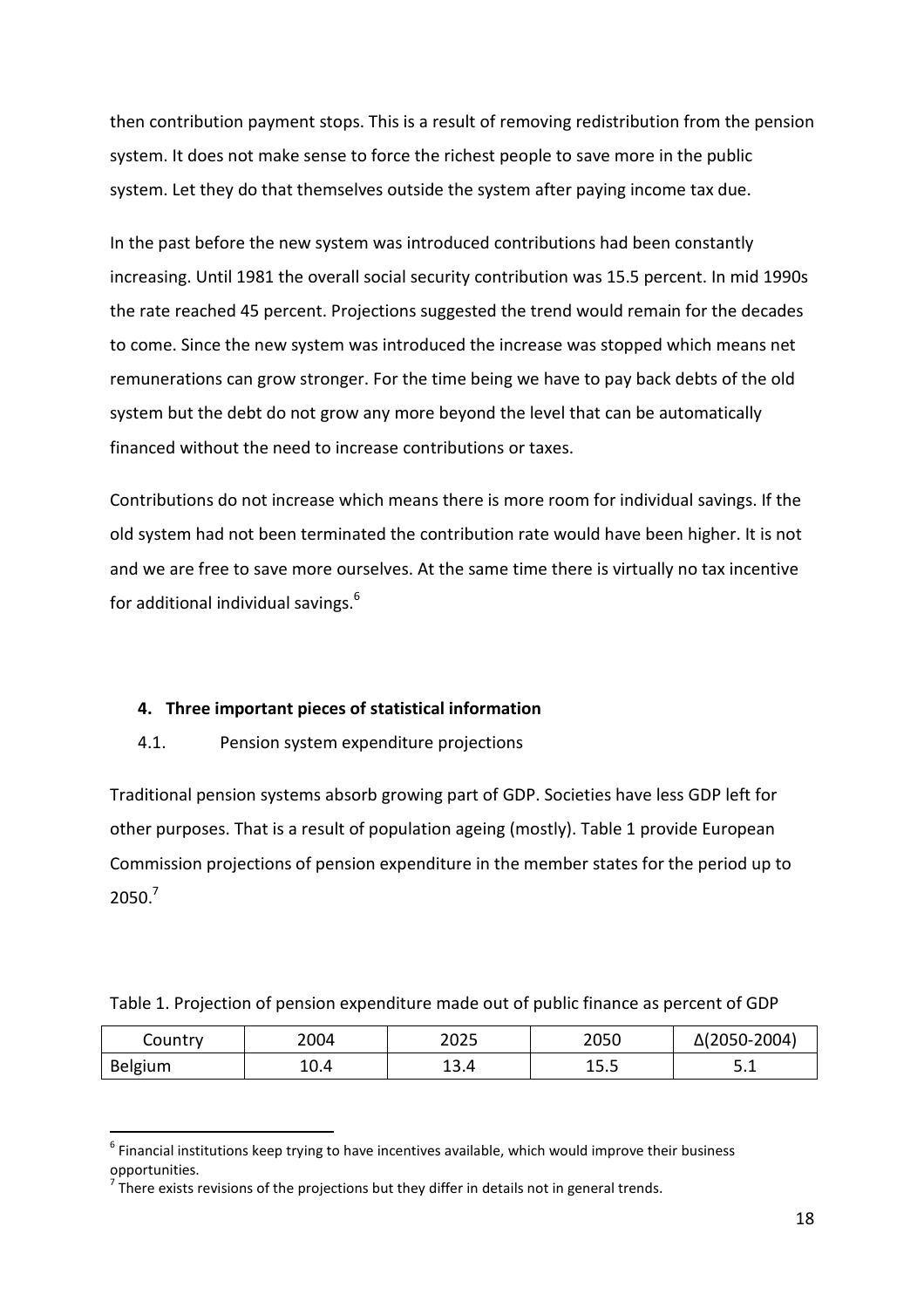| Czech Republic  | 8.5  | 8.9  | 14.0 | 5.6    |
|-----------------|------|------|------|--------|
| <b>Denmark</b>  | 9.5  | 12.0 | 12.8 | 3.3    |
| Germany         | 11.4 | 11.6 | 13.1 | 1.7    |
| Estonia         | 6.7  | 5.1  | 4.2  | $-2.5$ |
| Greece          | n.a. | n.a. | n.a. | n.a.   |
| Spain           | 8.6  | 10.4 | 15.7 | 7.1    |
| France          | 12.8 | 14.0 | 14.8 | 2.0    |
| Ireland         | 4.7  | 7.2  | 11.1 | 6.4    |
| Italy           | 14.2 | 14.4 | 14.7 | 0.4    |
| Cyprus          | 6.9  | 10.8 | 19.8 | 12.9   |
| Latvia          | 6.8  | 5.3  | 5.6  | $-1.2$ |
| Lithuania       | 6.7  | 7.6  | 8.6  | 1.8    |
| Luxemburg       | 10.0 | 13.7 | 17.4 | 7.4    |
| Hungary         | 10.4 | 13.0 | 17.1 | 6.7    |
| Malta           | 7.4  | 10.0 | 7.0  | $-0.4$ |
| Netherlands     | 7.7  | 9.7  | 11.2 | 3.5    |
| Austria         | 13.4 | 13.5 | 12.2 | $-1.2$ |
| Poland          | 13.9 | 9.5  | 8.0  | $-5.9$ |
| Portugal        | 11.1 | 15.0 | 20.8 | 9.7    |
| Slovenia        | 11.0 | 13.3 | 18.3 | 7.3    |
| Slovak Republic | 7.2  | 7.3  | 9.0  | 1.8    |
| Finland         | 10.7 | 13.5 | 13.7 | 3.1    |
| Sweden          | 10.6 | 10.7 | 11.2 | 0.6    |
| United Kingdom  | 6.6  | 7.3  | 8.6  | 2.0    |

*Source: European Commission (2006).* 

The projections show among others that Poland belongs/belonged to countries spending the most on pensions at the beginning of the century. However, Poland is the country where expenditure will decrease as opposite to most other European Union countries where the expenditure will keep increasing (in some countries it is projected to increase really a lot). With respect to Poland the effect stems from: (1)  $PV(B) = PV(C)$  and (2) partial funding, which means costs of future pensions are prepaid now. Table 1 clearly show that the reform was needed in Poland more than in most other countries. The table also show that the goal of the reform may be reached.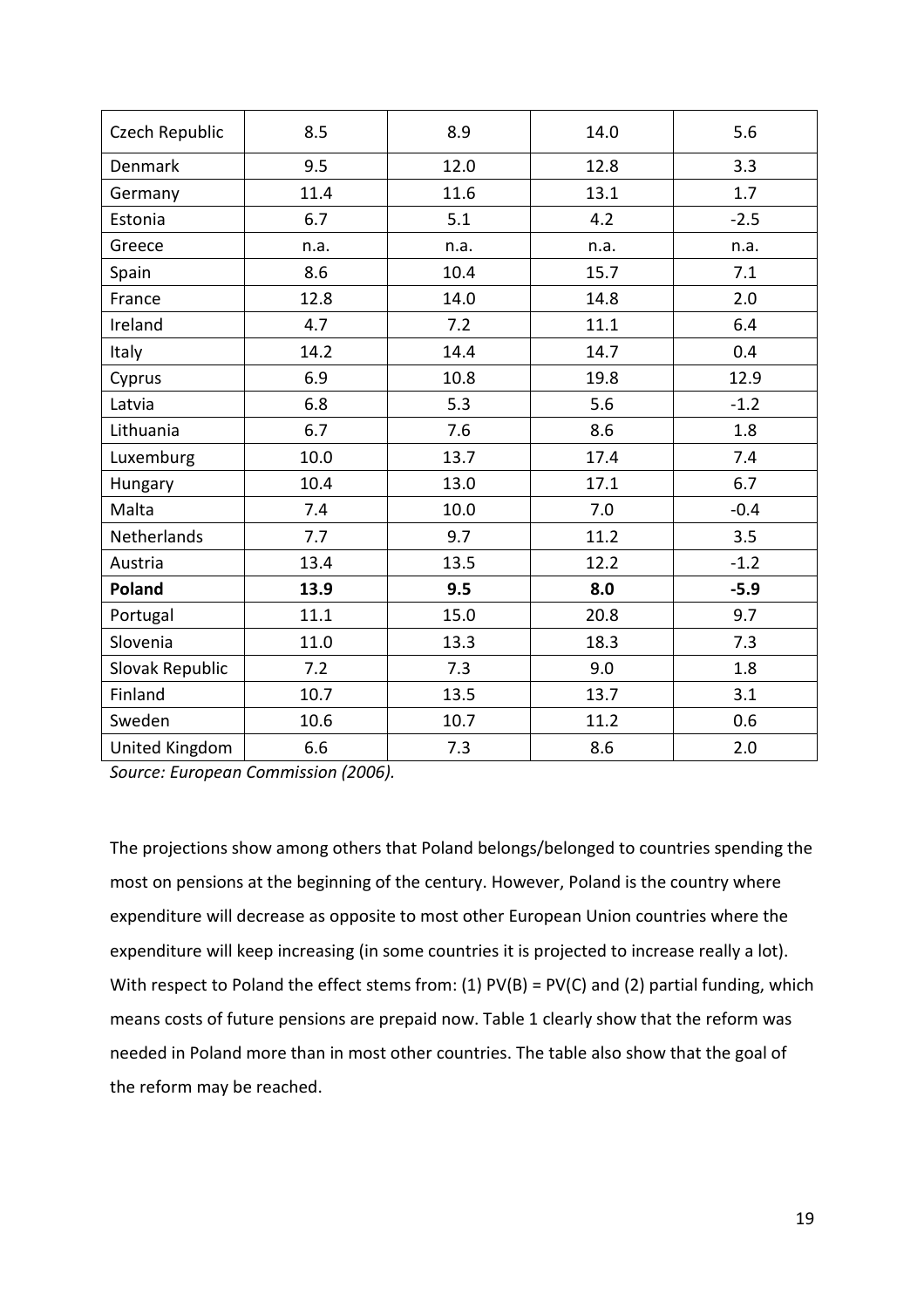# 4.2. Tax wedge

High and increasing costs of financing the pension system led to high tax wedges in Poland.<sup>8</sup> Table 2 illustrates that. Moreover, these are typical families who bear the cost. $^9$  Hopefully the cheaper pension system will let to reduce that cost.

|                 | $1.97.119802$ (1911) | $100$ and $100$ and $100$ |                   |
|-----------------|----------------------|---------------------------|-------------------|
|                 | 2000                 | 2005                      | 2006              |
| Australia       | 22,7                 | 16,0                      | 16,0↓↓            |
| Austria         | 35,2                 | 36,4                      | 36,9个             |
| Belgium         | 42,6                 | 40,1                      | $40,1\downarrow$  |
| Canada          | 23,9                 | 21,5                      | 22,81             |
| Czech Republic  | 22,7                 | 27,2                      | 26,1个             |
| Denmark         | 31,0                 | 29,2                      | 29,5              |
| Finland         | 40,7                 | 38,3                      | 38,0↓             |
| France          | 40,7                 | 41,8                      | 42,0个             |
| Germany         | 37,4                 | 36,1                      | 36,2              |
| Greece          | 39,8                 | 40,8                      | 41,5个             |
| Hungary         | 43,9                 | 40,7                      | 39,8↓             |
| Island          | 5,7                  | 11,1                      | 10,4              |
| Ireland         | 15,5                 | 5,8                       | 2,3↓↓↓            |
| Italy           | 38,0                 | 35,1                      | $35,1\downarrow$  |
| Japan           | 21,1                 | 25,0                      | 25,8个             |
| Korea           | 15,7                 | 16,2                      | 16,8个             |
| Luxemburg       | 15,4                 | 12,6                      | 13,0 ↓            |
| Mexico          | 12,6                 | 14,7                      | 15,0个             |
| Netherlands     | 29,6                 | 29,7                      | 37,0个             |
| New Zeeland     | 13,6                 | 14,4                      | 2,6↓↓↓            |
| Norway          | 28,4                 | 29,6                      | 29,9个             |
| Poland          | 38,8                 | 41,9                      | 42,2个             |
| Portugal        | 30,2                 | 26,6                      | $26,6\downarrow$  |
| Slovak Republic | 30,5                 | 23,1                      | 23,7↓↓            |
| Spain           | 32,1                 | 33,2                      | 33,6个             |
| Sweden          | 44,3                 | 42,7                      | $41,8\downarrow$  |
| Switzerland     | 18,7                 | 18,6                      | 18,9 <sup>1</sup> |
| Turkey          | 40,4                 | 42,8                      | 42,8个             |
| UK              | 27,2                 | 27,5                      | $27,8\sqrt{T}$    |
| <b>US</b>       | 15,5                 | 11,0                      | $11,7 \downarrow$ |
| $OECD^*$        | 28,5                 | 27,7                      | $27,5 \downarrow$ |
| $EU-15$         | 33,3                 | 31,7                      | 32,11             |

Table 2. Tax wedge (family with two children and average wage)

e<br><sup>8</sup> Other expenditure via public finance also matter.<br><sup>9</sup> In 2008 that cost was slightly reduced, which is not related, however, to the pension system.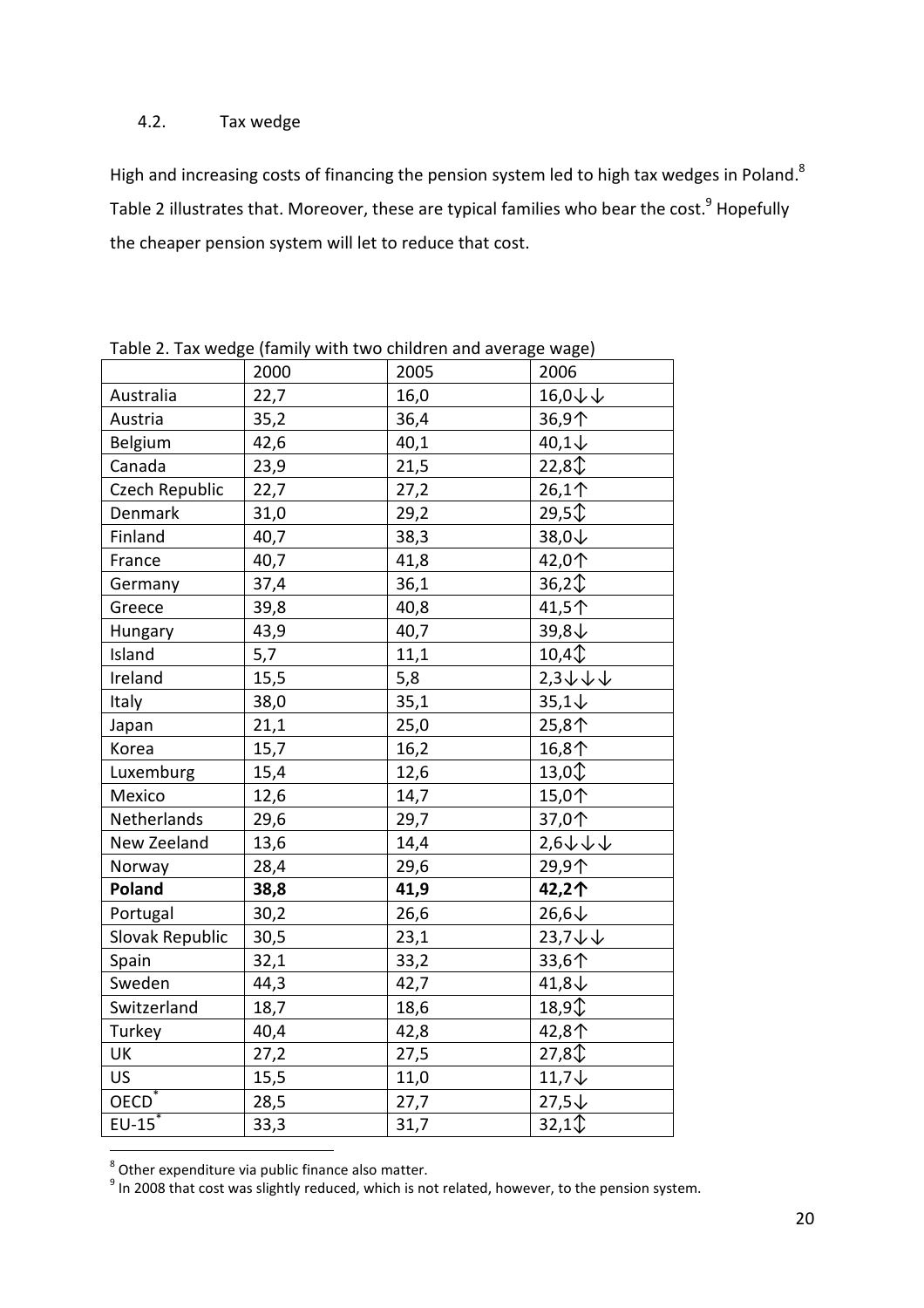| <b>14</b><br>.<br><b>سـد</b><br>-- | ົ<br>- 77,7 | ₩<br>ر ے ر |
|------------------------------------|-------------|------------|
| .                                  |             |            |

\*Non-weighted average *Source: OECD Taxing Wages, 2007*

# 4.3. Risk of poverty by age

The projected reduction of pension expenditure may suggest pensioners will be pushed into poverty. Table 3 illustrate they are not a group the most exposed to poverty in Poland. Other way around, they are much less exposed as compared to younger groups. The distribution of poverty risk looks in Poland really strange.<sup>10</sup> People above 65, of whom the vast majority are pensioners is much less exposed to the poverty risk than prime age workers, of whom the vast majority works and pay contributions. The poverty risk among children is to a large extent a consequence of poverty among working families.

The expected reduction of the replacement rate can be at least partially justified not only on sustainability grounds but also from the point of view of social policy.

| Age group       | $0 - 15$        | $16 - 24$       | 25-49           | $50 - 65$       | $65+$                |
|-----------------|-----------------|-----------------|-----------------|-----------------|----------------------|
| <b>EU25</b>     | 20 <sup>b</sup> | 21 <sup>b</sup> | 14 <sup>b</sup> | 13 <sup>b</sup> | $(18^{\rm b})$ 19    |
| <b>EU15</b>     | 20 <sup>b</sup> | 21 <sup>b</sup> | 14 <sup>b</sup> | 13 <sup>b</sup> | (19 <sup>b</sup> )20 |
| Belgium         | 19              | 17              | 11              | 11              | 21                   |
| <b>Bulgaria</b> | 22 <sup>b</sup> | 20 <sup>b</sup> | 14 <sup>b</sup> | 10 <sup>b</sup> | 16 <sup>b</sup>      |
| Czech           | 18              | 12              | 11              | 6               | 5                    |
| Republic        |                 |                 |                 |                 |                      |
| Denmark         | 10              | 29              | 10              | 5               | 18                   |
| Germany         | 13              | 14              | 12              | 13              | 15                   |
| Estonia         | 21              | 18              | 16              | 18              | 20                   |
| Ireland         | 22              | 19              | 14              | 20              | 33                   |
| Greece          | 19              | 23              | 15              | 18              | 28                   |
| Spain           | 24              | 18              | 16              | 17              | 29                   |
| France          | 14              | 18              | 11              | 10              | 16                   |
| Italy           | 24              | 23              | 16              | 15              | 23                   |
| Cyprus          | 12              | 12              | 10              | 14              | 51                   |
| Latvia          | 21              | 19              | 17              | 20              | 21                   |

Table 3. Risk of poverty by age group in the EU (2005)<sup>a</sup>

j

 $^{10}$  Similar pattern can be observed in some other countries but only to much lesser extent.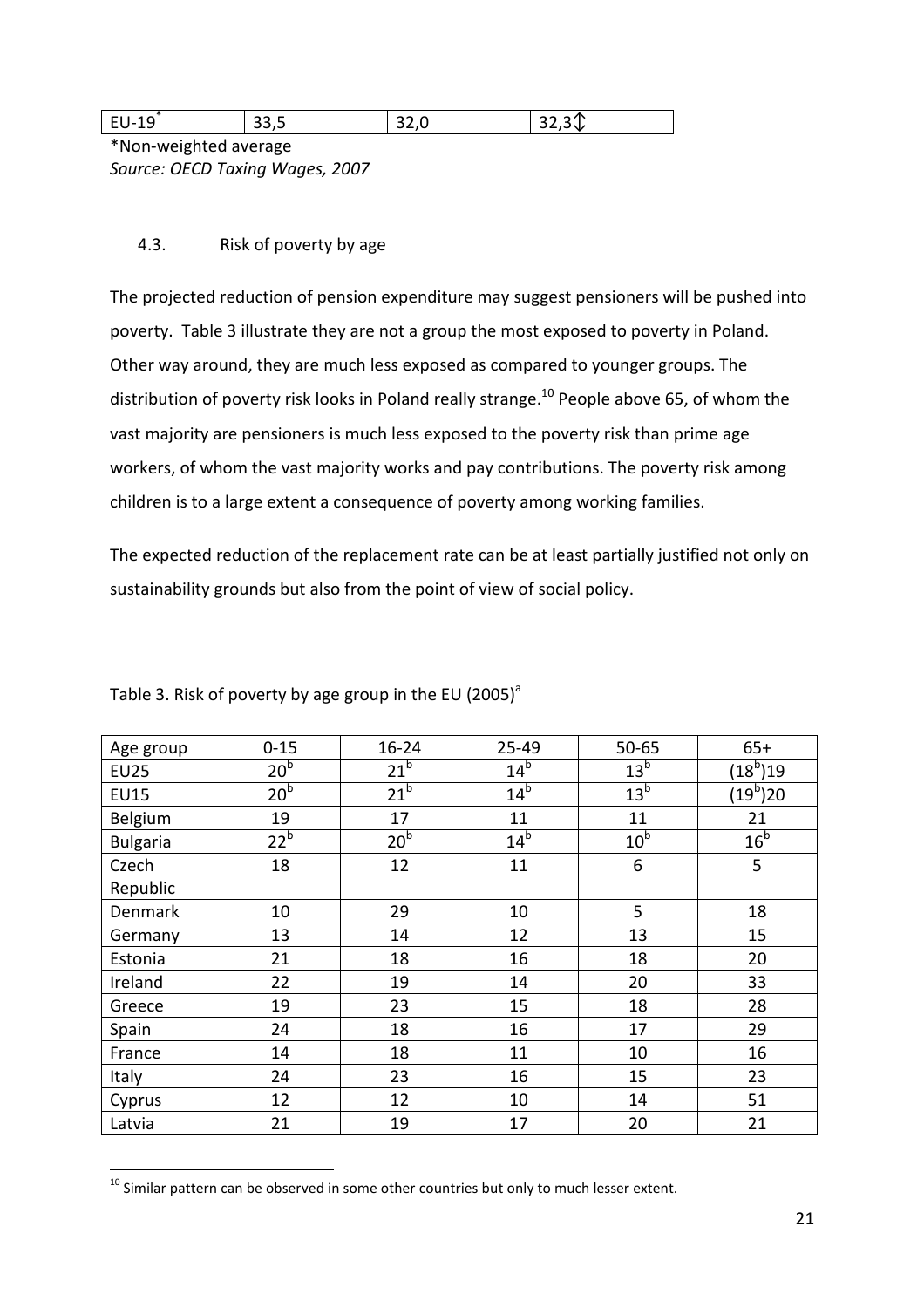| Lithuania   | 27             | 23              | 19              | 18              | 17              |
|-------------|----------------|-----------------|-----------------|-----------------|-----------------|
| Luxemburg   | 20             | 15              | 13              | 8               | 7               |
| Hungary     | 19             | 17              | 14              | 10              | 6               |
| Malta       | 22             | 11              | 13              | 13              | 15              |
| Netherlands | 16             | 16              | 10              | 8               | 5               |
| Austria     | 15             | 13              | 11              | 10              | 14              |
| Poland      | 29             | 26              | 21              | 16              | 7               |
| Portugal    | 24             | 20              | 17              | 18              | 28              |
| Romania     | 25             | 22              | 16              | 13              | 17              |
| Slovenia    | 9 <sup>c</sup> | 11 <sup>c</sup> | 8 <sup>c</sup>  | 9 <sup>c</sup>  | 19 <sup>c</sup> |
| Slovak      | 18             | 17              | 14              | 8               | 7               |
| Republic    |                |                 |                 |                 |                 |
| Finland     | 10             | 22              | 8               | 9               | 18              |
| Sweden      | 8              | 23              | 8               | 5               | 11              |
| UK          | $22^c$         | 18 <sup>c</sup> | 13 <sup>c</sup> | 16 <sup>c</sup> | 24 <sup>c</sup> |

<sup>a</sup> The share of persons with an equivalised disposable income below the risk-of-poverty threshold, which is set at 60% of the national median equivalised disposable income (after social transfers).

**b** Data for 2004

 $\degree$  Data for 2003

*Source*: Eurostat.

The new pension system does not necessary reduce pensions. Everything depends on the age of retirement. For those who postpone retirement and keep working for a couple of years more the new system will generate relatively high replacement rates. The new system is actuarially neutral which is good for those who work long and bad for those who retire early. In the previous system it was exactly the opposite.

# **5. Bridging pensions – the most difficult part of the struggle for the reform**

Population ageing, although going on quickly, is not as advanced as in majority of other European countries. So the scale of expenditure being among the highest is not only demographically driven. The other factor is generosity of the previous system. That generosity had at least two components:

- $\checkmark$  Relatively high replacement rate (60-70 percent)
- $\checkmark$  Easy available early retirement possibilities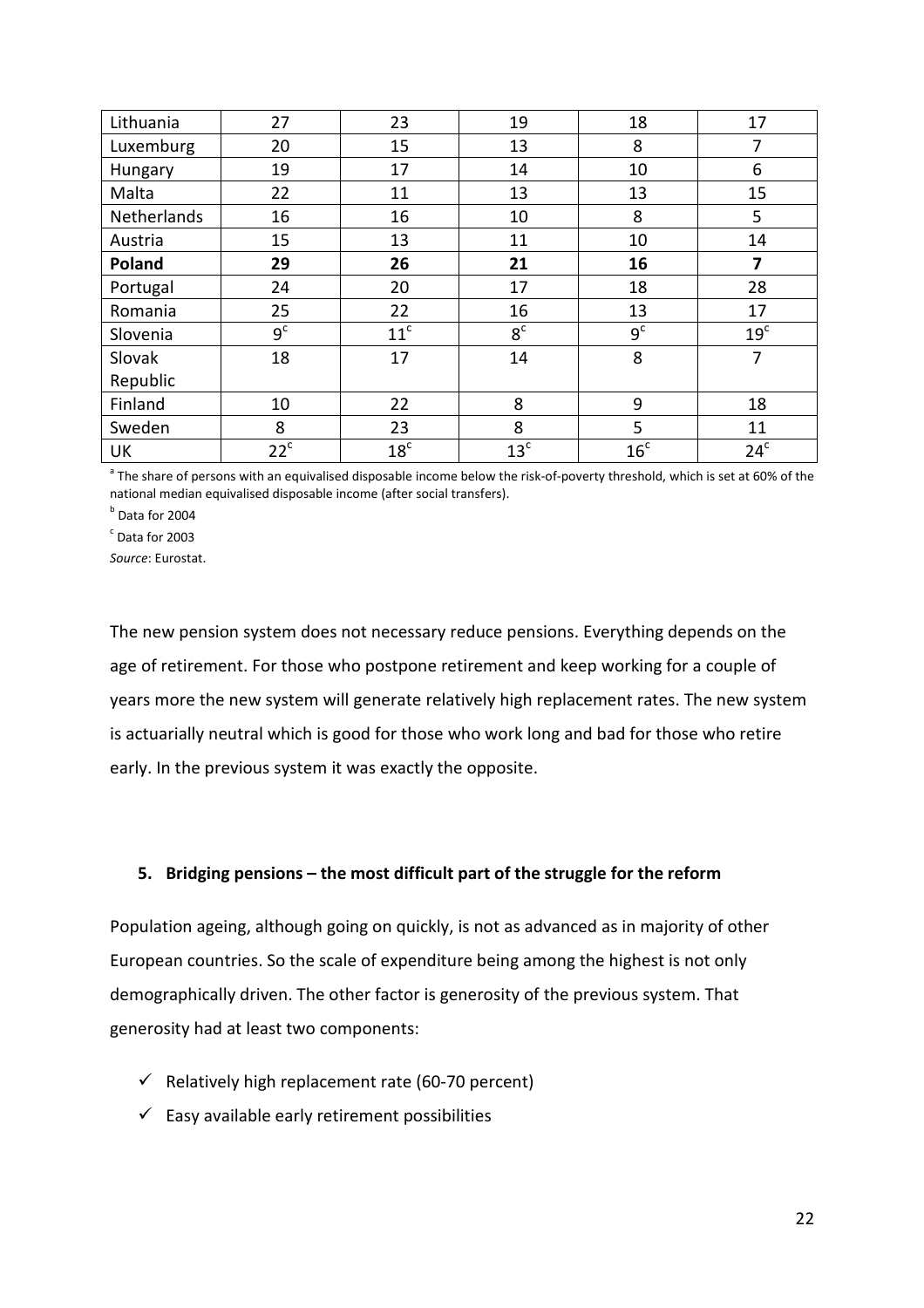Now I discuss the latter issue. Although the nominal retirement age in Poland is 60 for women and 65 for men only around 20 percent of workers retire after reaching that age. Actual exit age was around 55 for women and 59 for men. That was possible thanks to various regulations that originated from the past (majority were granted just after the Martial Law in 1981). Consequently, employment ratio in Poland was and still is one of the lowest in the EU (below 60 percent).

In the new system early retirement was abolished. The law bills enacted in 1999 did not have any provisions for that. It looked great and some experts suggested jut to keep that regulation. Another option won, namely bridging pensions for certain occupations. They are well defined. Only a limited number of those who were able to retire early kept that possibility. It was impossible to expect people advanced in their working life would be able to retrain and work until 60/65. Trying to keep that may have led to social unrest and danger for the entire new system. Implementing the law on bridging pensions was strongly opposed by trade unions and many politicians, including the President. Bridging pensions justify the large shift of the actual retirement age.

Bridging pensions themselves do not offer much. Access will be very restricted (only medically defined occupations in special conditions or in special capacity) and their level will be limited. The bridging pension system is kept outside the universal pension system, which is crucial. Their cost will be co-financed by employers employing workers in conditions leading to the need of using the bridging pension. And finally, they will be limited in time.

Adopting the Law on bridging pensions was one of the crucial moments in reforming pensions in Poland. Longer work activity will mean higher pensions and larger labour supply.

#### **6. Political scene**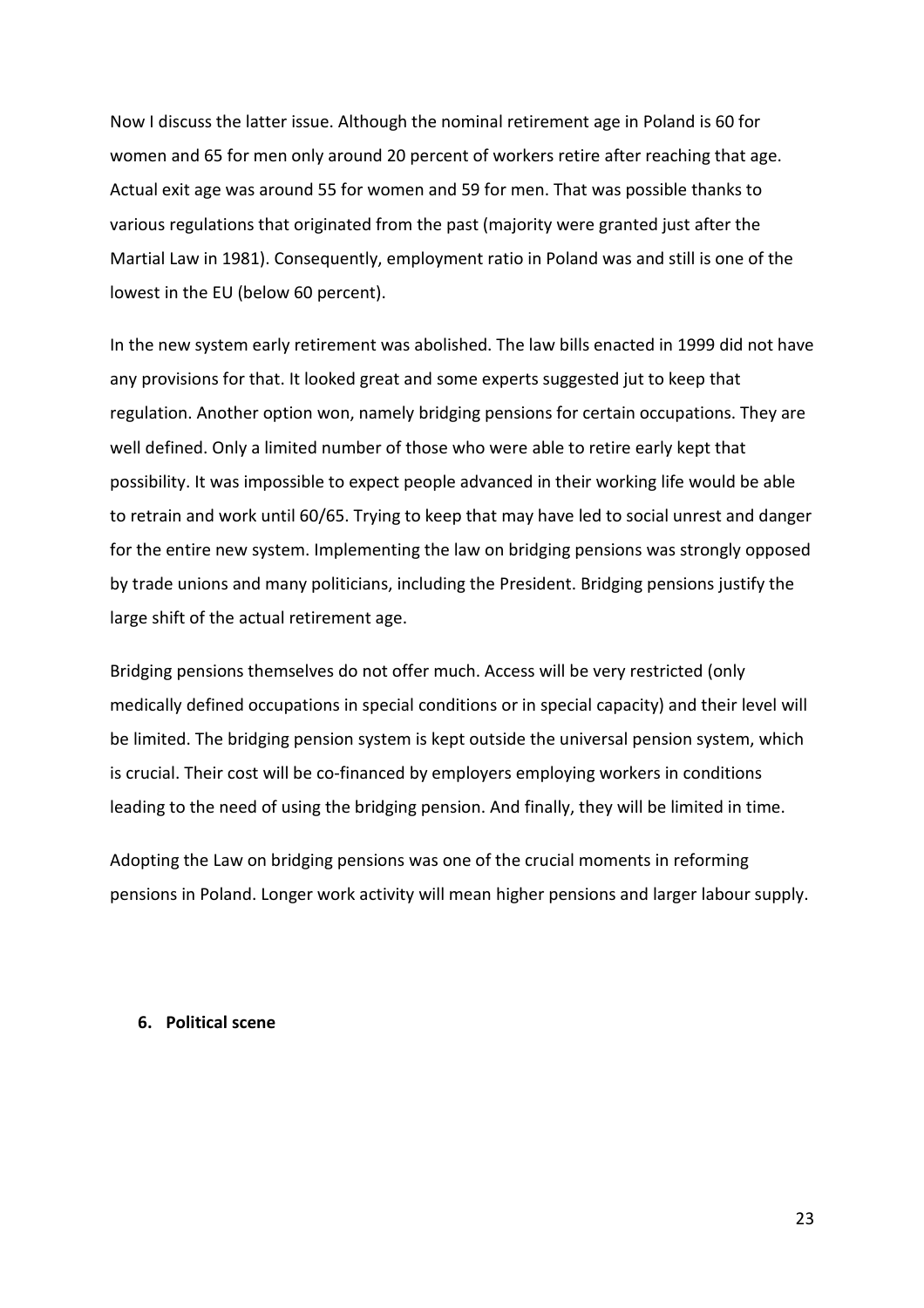The reform would have never been possible if political situation had not allowed for that. It was very unusual situation that let design and implement such a radical pension reform.<sup>11</sup>

As in many, actually most Central European Countries the political scene has been relatively unstable. Majority of ruling coalitions have not survived until consecutive elections. Typically unstable. Majority of ruling coalitions have not survived until consecutive elections.<br>former election winners become losers in next elections. In Poland that instability is additionally fuelled by unclear division of responsibilities between Government and President. Figure 2 illustrate timing of political changes in Poland from 1989 till now. Table [...] in Annex provides detailed information on election results.<br>Figure 3. Election timing (1989-2009)



Figure 3. Election timing (1989

# **Presidential elections**

# Parliamentary elections:

l

l

1989 - first semi-free elections, followed by creation of the first non-communist government of Tadeusz Mazowiecki 1989 – first semi-free elections, followed by creation of the first non-communist government<br>of Tadeusz Mazowiecki<br>1991 – won by a broad coalition of post-Solidarity parties (mostly right-oriented, at least

nominally)

1993 - won by post-communist coalition (mostly left-oriented but at the same time pretty liberal and EU-oriented)

 $11$  Description of the whole political process goes beyond the scope of this paper. That process is extensively described in Orrenstein (2008).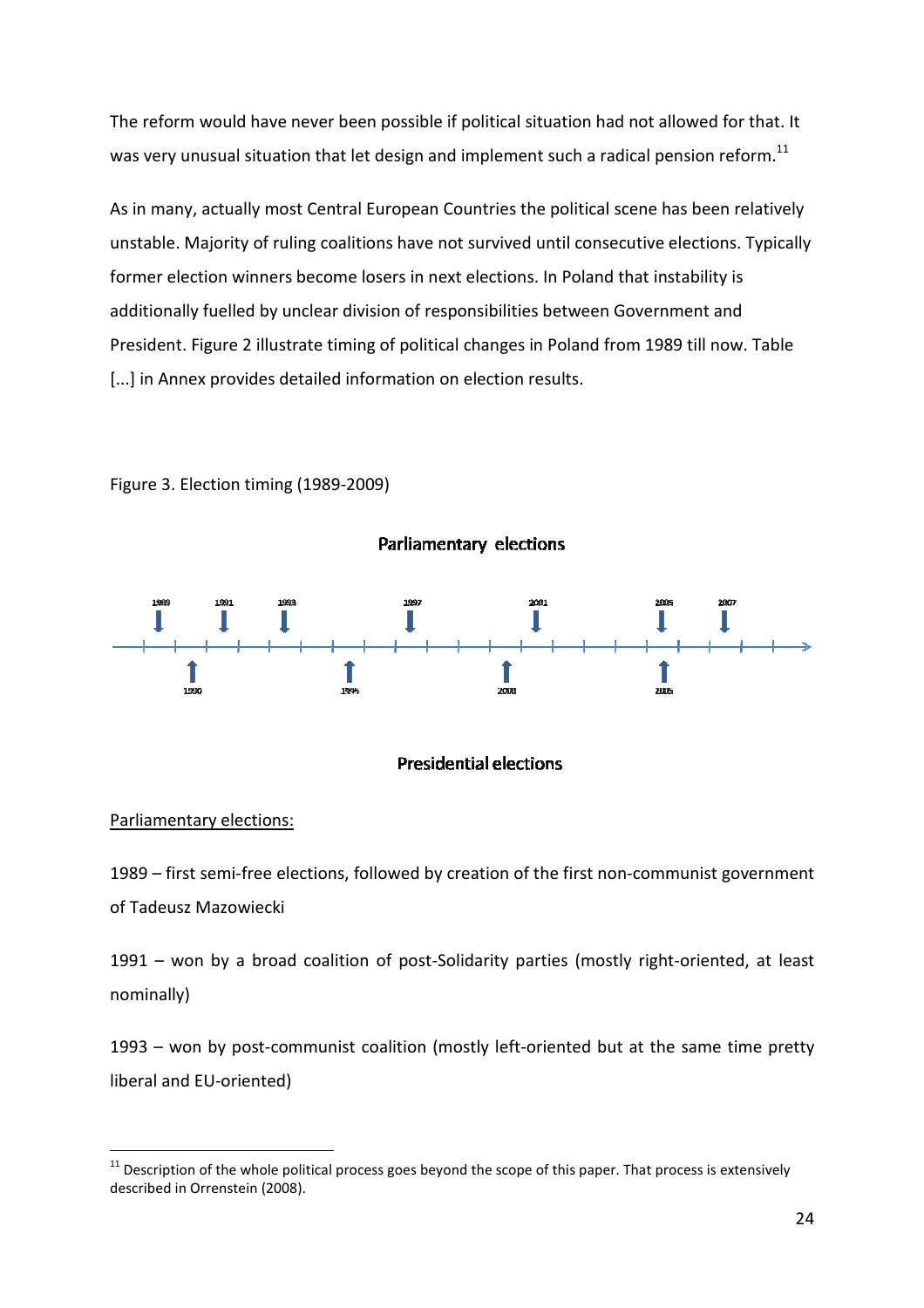1997 – won by a coalition based on Solidarity trade union plus liberal-democrats (Unia Wolnosci) (mostly right-oriented, reform-oriented, EU-oriented)

2001 – won by a left-oriented coalition (partially liberal, strongly EU-oriented) 2005 – won by a right-oriented coalition (rather nationalistic and populistic, etatistic, ideology-driven, EUsceptical)

2007 – won by a centre coalition (EU-oriented, liberal)

Next Parliamentary elections will be in 2011.

# Presidential elections:

- 1990 won by Lech Wałęsa
- 1995 won by Aleksander Kwaśniewski
- 2000 won by Aleksander Kwaśniewski
- 2005 won by Lech Kaczyński
- Next Presidential elections will be in 2010.

It is very difficult to judge whether the election outcomes really affected economic and social developments. Probably in some cases that was the case (for instance the elections of 2005). However, that does not depend on typical right-centre-left division of the political scene. This is rather openness for reforms and modernisation what has really differentiated governments since 1989.

On that general picture the pension reform looks pretty good. All governments since 1996, when designing of the new system started, supported or at least did not substantially destroy the initial design of the system. There were exceptions, however.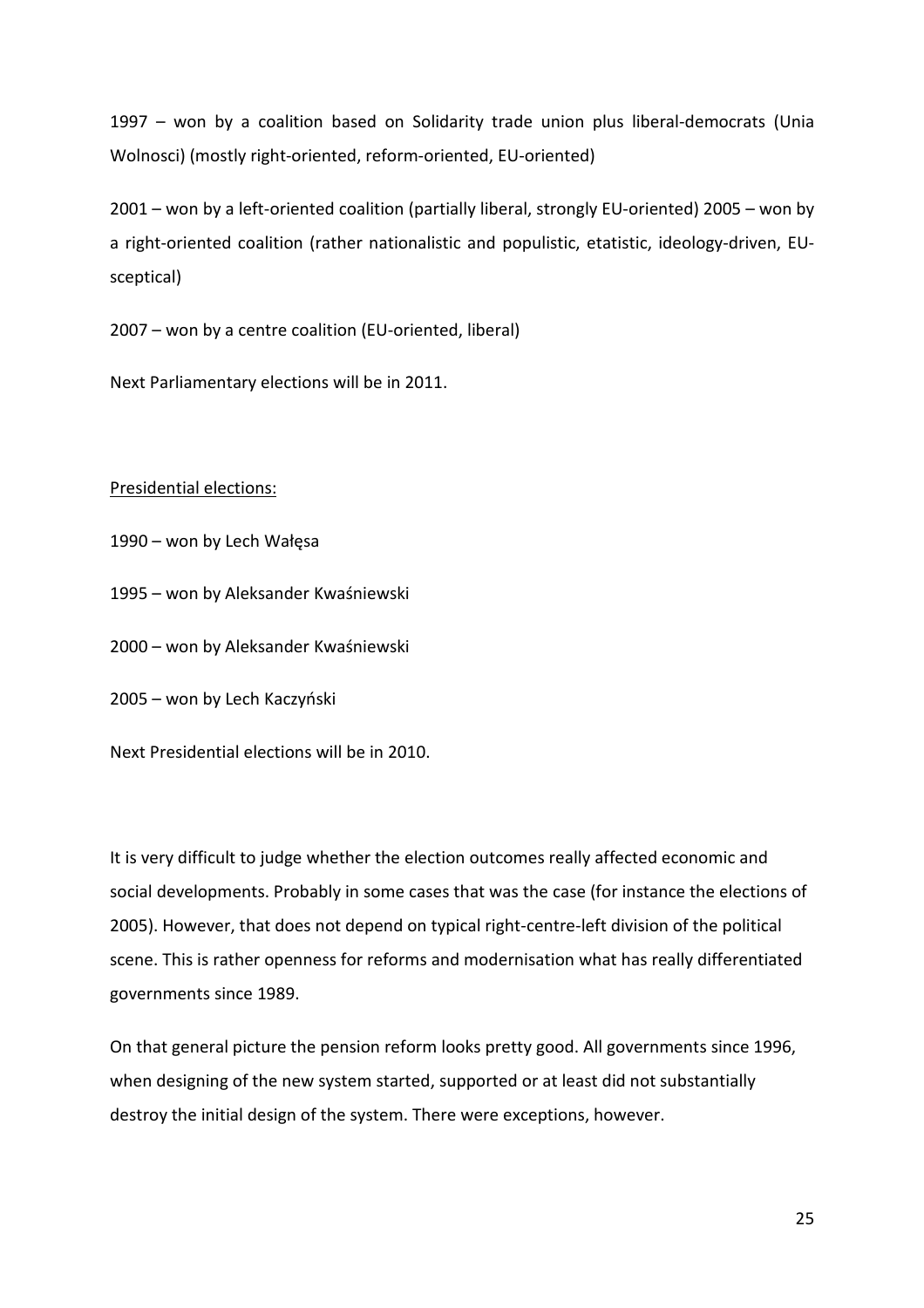First was in 1997, when politicians withdraw prosecutors from the universal system.<sup>12</sup>

Second was in 2002, when the so-called uniform services (army, police, firemen and some other groups) were withdrawn from the universal system.

Third was in 2005, when furious protests of miners pushed politicians to accept their will to move out of the universal system.

# **7. Trade unions**

In communist economies practically all workers in state own enterprises were members of official trade unions (practically around 80 percent). That changed in 1980 when there was a large shift towards "Solidarity" membership (above 7 millions – which was above 60 percent of , while in the formerly official 1 million – around 8 percent). However, trade unions played mainly political role that time, which came back at the beginning of transition. "Solidarity" became political background for first three governments. It consequently supported and promoted market reforms, while traditional trade union activities were marginalised.<sup>13</sup>

Trade union coverage has been decreasing since 1989. Union density drop from 53.1 percent in 1989 to 14.7 percent in 2001 (the latter belongs to the lowest levels in the world). Same process observed throughout the world, however, to lesser extent.<sup>14</sup> Erosion of trade unions is a function of a number of factors of which two factors seem the most important: (1) privatisation and (2) a shift from large firms operating in declining industries towards medium and small firms operating mostly in services.

Trade unions focus on interest of the workers. That is interpreted in a way including pension rights. So trade unions typically support more generous rules. That mean the unions opt for weaker growth of net wages (given the structure of other public expenditure). It is difficult to have trade unions on the reform side.

j

<sup>&</sup>lt;sup>12</sup> Judges have their own system guaranteed by the Constitution. Prosecutors do not but their pressure was efficient enough to be treated as if that was the case.

 $13$  See Gardawski, et al. (1999).

 $14$  See Visser (2006)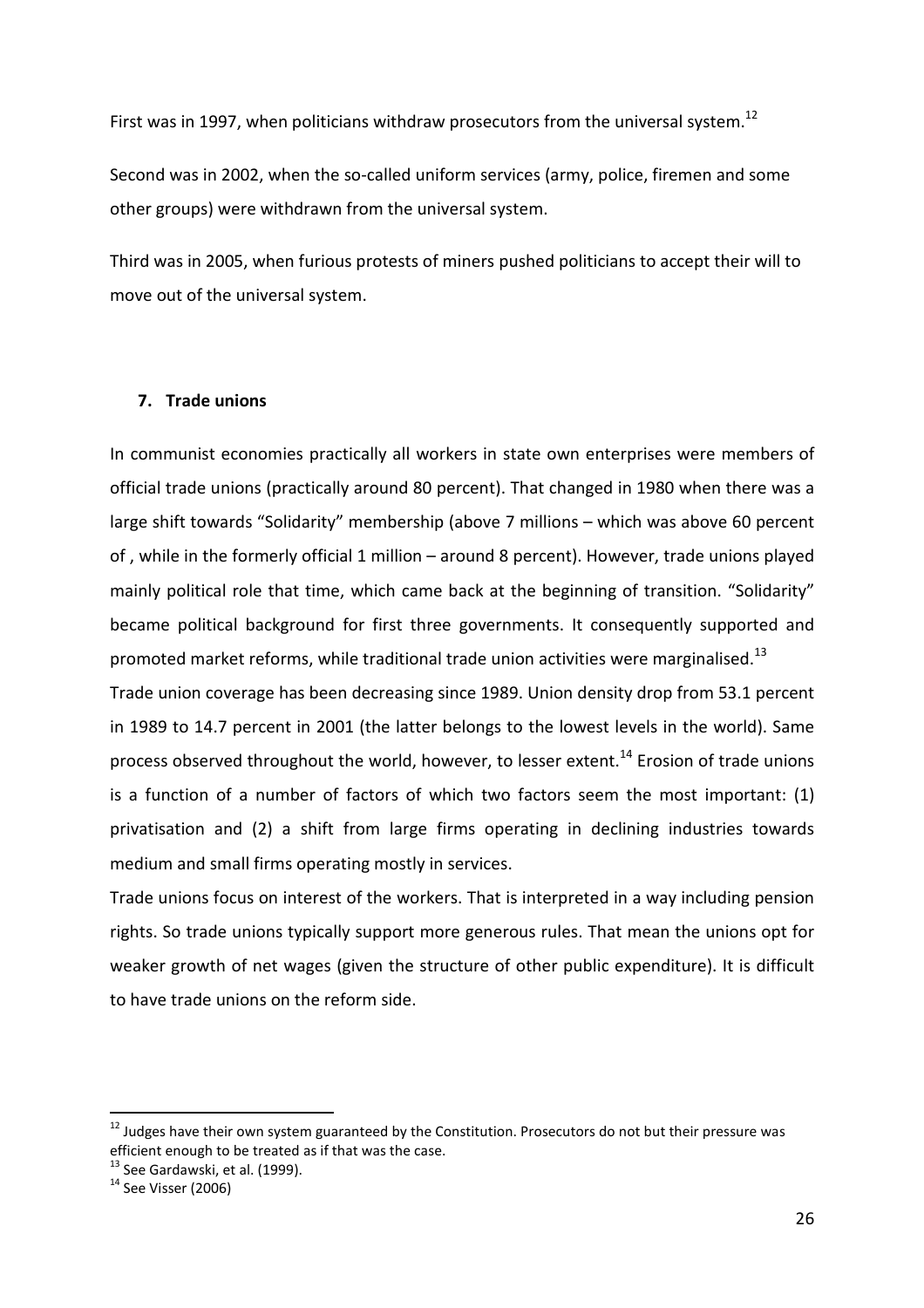Trade unions either supported (Solidarity) or were neutral (OPZZ) towards the pension reform. That was a very important factor behind the success of the reform. The new system was perceived as a kind of improvement in the area of protecting workers rights.<sup>15</sup>

Since that time (1997-1999) position of trade unions has shifted towards more critical one. Typical unionist approach came back (paying pensions is obligation of the state, which should not negatively affect workers).

Trade unions (all of them, thou trying not to co-operate) took two big antireform actions in the 2000s. The first in 2005 was focused on miners privileges. The action was taken at the moment just before presidential and parliamentary elections. The action was extremely brutal at Polish standards. Politicians did not want to oppose. Since that moment miners stay outside the universal pension system. Plans to bring them back are not on the agenda at the moment.

Another action was taken in late 2008. The goal was to block termination of pension privileges of other groups. The law bill on the so-called bridging pensions practically abolished early retirement for the vast majority of workers. That action failed. Even President's veto was rejected and the law was enforced.

#### **8. Key factors behind the success of the pension reform in Poland**

Pension reform is a difficult challenge. Success is not guaranteed. Actual experience indicates that failure is rather very likely. Recent evidence from many European countries illustrates this very clearly. However, Poland's case is a success. How was this possible? Here are key factors that helped:

- > The new system was designed by economists, who were able to focus on inputs, outputs and means of the system (rather than by traditional social security experts, who tend to focus mostly on outputs of the system);
- > The reform team was decoupled from politics, and understood to be made up of non-political specialists;
- > The new system was designed without pre-set political guidelines;

j

<sup>&</sup>lt;sup>15</sup> For a broad analysis of the situation see Orrenstein (2008).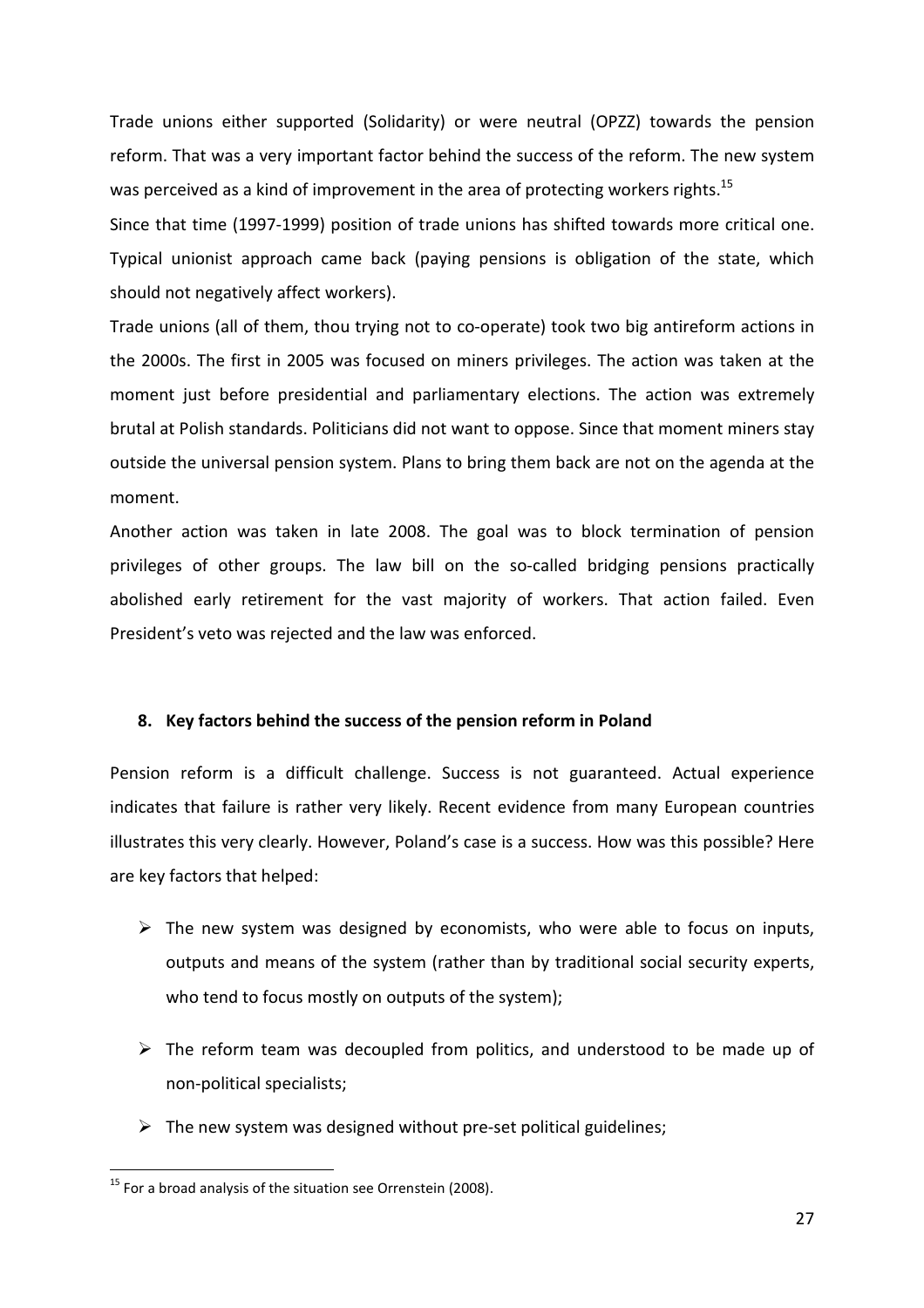- > The reform team enjoyed political protection from various political powers, under various governments;
- > The reform project was presented to the public without strong political affiliation;
- > The reform team was not linked to institutions involved in running the old pension system;
- Pre-reform rationalization of the system was not presented to the public as a reform;
- > The new system was presented to the public as a new opportunity (actuarial link of contributions and benefits), not as cutting down old system promises;
- > Strong marketing of the new system (media, social partners);
- > The new system was designed and implemented before the real pension crisis started;
- > The reform did not affect pensioners and workers already close to retirement;
- > The reform did not increase labour cost;
- > The old system was terminated but pension rights acquired under its rule were not lost or reduced.

# **9. Conclusion**

The labour market in Poland was subject to many changes since 1989. Majority of them followed European experience. Eventually, after twenty years Polish labour market is much closer to ones in other EU countries. The most optimistic is that unemployment in Poland went down from the highest European levels to around average or even slightly below. Much less optimistic picture come from data on employment that still is low at European standards and much below the Lisbon target.

The employment rate need more time to increase than the unemployment rate to decrease. The pension reform briefly presented in this paper will contribute to that in the longer-run.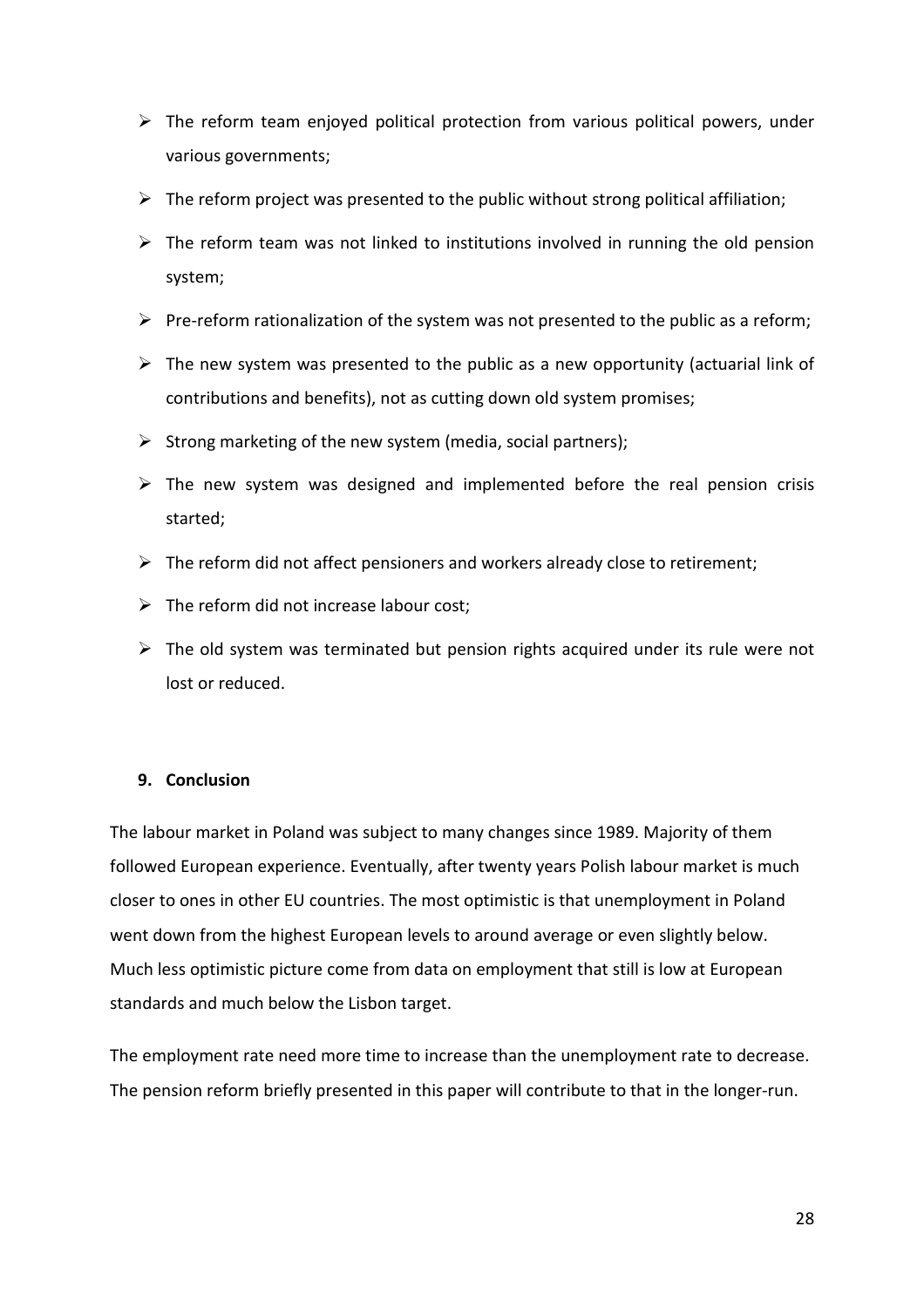#### **References**

Blanchard O., 2006, European Unemployment. Evolution of Facts and Ideas, Economic Policy, Vol. 21.

Czapiński J., T. Panek (red.), 2007, Diagnoza społeczna 2007. Warunki i jakość życia Polaków (Social Diagnosis 2007. Conditions and Quality of Life In Poland), Warszawa: Wyższa Szkoła Finansów i Zarządzania w Warszawie.

European Communities, 2009, Ageing Report: Economic and budgetary projections for the EU-27 Member States (2008-2060), European Economy No.2

Eurostat (2005), The impact of ageing on public expenditure: projections for the EU25 Member States on pensions, health care, long-term care, education and unemployment transfers (2004-2050), European Economy.

Franco, D., Marino, M.R. and Zotteri, S., [...], Pension Expenditure Projections, Pension Liabilities and European Union Fiscal Rules [...]

Gardawski, J., Gąciarz, B., Mokrzyszewski, A. and Pańków, W., 1999, Rozpad bastionu?: związki zawodowe w gospodarce prywatyzowanej (A fall of the bastion? Trade unions in a privatised economy), Warszawa: Institute of Public Affairs

Gardawski, J., 2001, Związki zawodowe na rozdrożu (Trade unions AT a crossroads), Warszawa: Institute of Public Affairs

Gąciarz, B. and Pańków, W., 2001, Dialog społeczny po polsku – fikcja czy szansa (Social dialog in Polish – fiction or a Chance), Warszawa: Institute of Public Affairs

Góra, M., 1997, "Central and Eastern European labour markets in transition", in S. Zecchini (Ed.), Lessons from the economic transition – Dordrecht, Boston, London: Kluwer Academic Publishers, pp. 393-412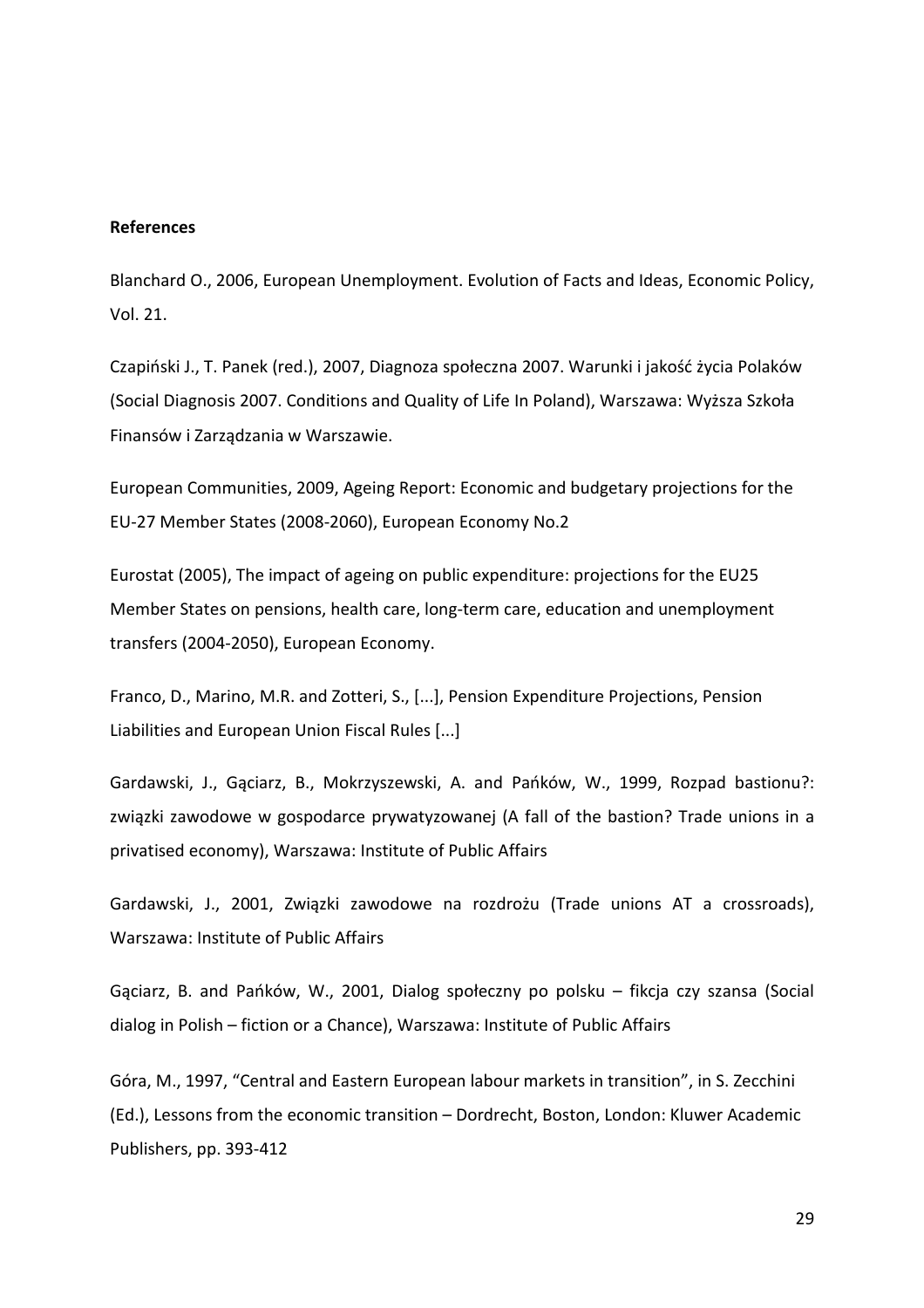Góra, M., 2001, "Going beyond transition: pension reform in Poland", in G. Blazyca and R. Rapacki (Eds.), Poland into the New Millennium – Cheltenham UK, Northampton MA: Edward Elgar, pp. 188-203

Góra, M., 2003, "Reintroducing Intergenerational Equilibrium: Key Concepts behind the New Polish Pension System", William Davidson Institute Working Paper 574 (revised version)

Góra, M., 2004, "Solidarity versus Free Market. Is This Opposition Crucial?", Dutch Ministry of Social Affairs and Employment, Amsterdam

Góra, M., 2005, "Adequacy of Contributions: The Key Goal of the Polish Pension Reform", Intereconomics, Vol. 40, No. 5, pp. 263-267

Góra, M., 2008, "Retirement Decisions, Benefits, and the Neutrality of Pension systems", ENEPRI Research Report No. 51.

Góra, M., Palmer, E., 2004, "Shifting Perspectives in Pensions", IZA Discussion Paper, nr 1369

Góra, M., Radziwiłł, A., Sowa, A. and Walewski, M., 2006, "Tax Wedge and Skills: Case of Poland in International Perspective" CASE Reports No. 64/2006.

GUS (Polish Central Statistical Office), various publications

Hutchens R. 1999, Social Security Benefits and Employer Behavior: Evaluating Social Security Early Retirement Benefits as a Form of Unemployment Insurance, International Economic Review 40(3).

Nelson, J., 2001, The Politics of Pension and Health-Care Reforms in Hungary and Poland, in Kornai, J., Haggard, S. And Kaufman, R.R., Reforming the State: Fiscal and Welfare Reform in Post-Socialist Countries, Cambridge: Cambridge University Press

Mailand, M. and Due, J., 2004, Social Dialogue in Central and Eastern Europe: Present State and Future Development, European Journal of Industrial Relations, Vol. 10, No. 2, 179-197

Nickell S., 2003, Employment and Taxes, CES Ifo Working Paper No. 1109.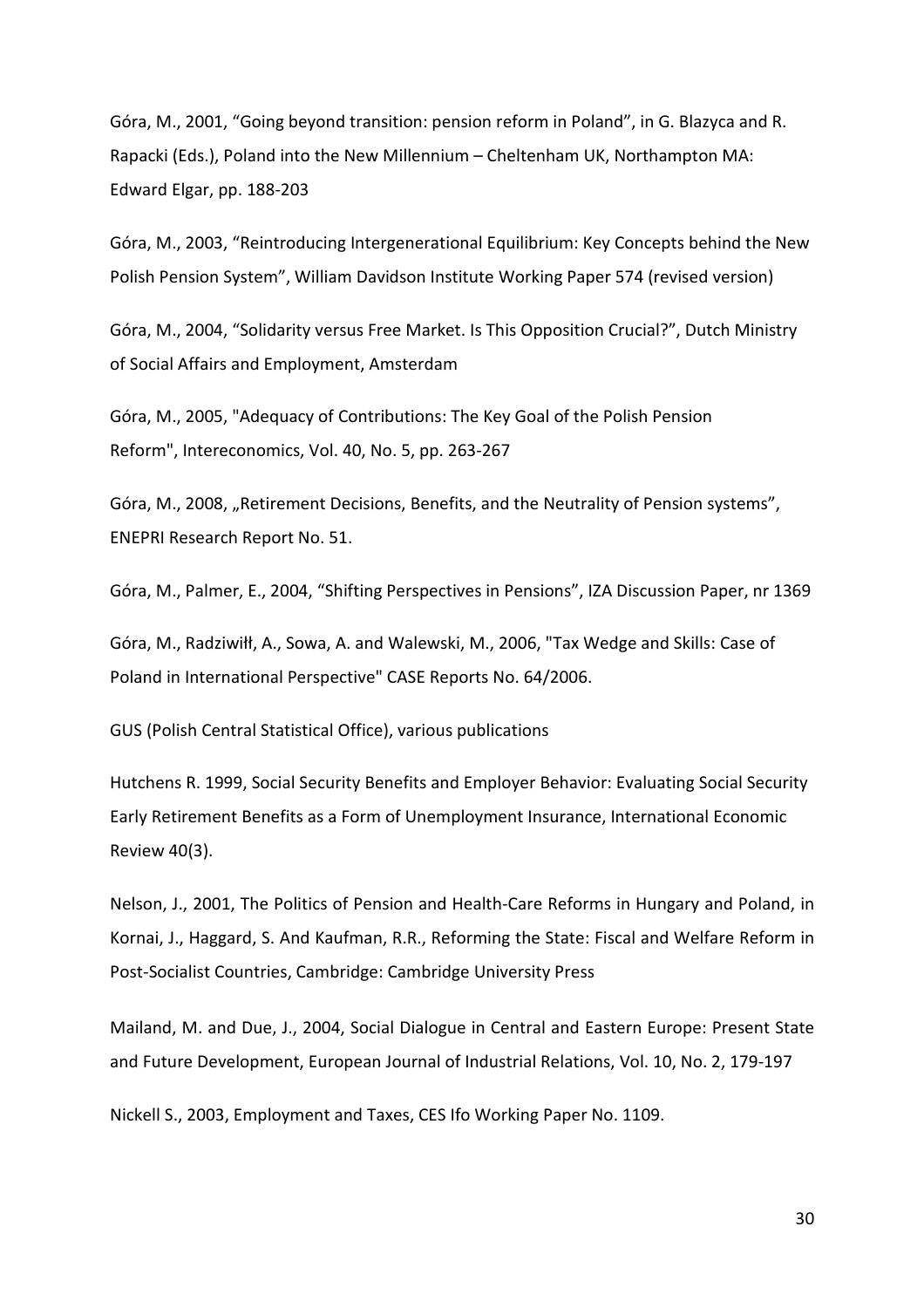Orenstein, M.A., 2008, Privatizing Pensions: The Transitional Campaign for Social Security Reform, Princeton and Oxford: Princeton University Press

Ost, D., 2000, Illusory Corporatism in Eastern Europe: Neoliberal Tripartism and Postcommunist Class Identities, Politics & Society, Vol. 28, No. 4, pp. 503-530

Ost, D., 2001, "The Weakness of Symbolic Strength: Labor and Union Identity in Poland, 1989-2000," in Workers after Workers' States: Labor and Politics in Postcommunist Eastern Europe, edited by S. Crowley and D. Ost. Lanham, MD: Rowman & Littlefield Publishers, Inc. 2001, pp. 79-96.

Powers, D.V. and Cox, J.H., 1997, Echoes from the Past: The Relationship between Satisfaction with Economic Reforms and Voting Behavior in Poland, American Political Science Review, Vol. 91, No. 3, pp. 617-633

Roland, G. (2000). Transition and Economics: Politics, Markets and Firms, MIT press.

Sissenich, B., 2005, The Transfer of EU Social Policy to Poland and Hungary, in Schimmelfennig, F. and Sedelmeier, U., The Europeizaition of Central and Eastern Europe, New York: Cornell University Press

Vanhuysse, P., 2008, Divide and Pacify: Strategic Social Policies and Political Protests in Post-Communist Democracies, Budapest-New York: CEU Press

Visser, J., 2006, Union membership statistics in 24 countries, Monthly Labor Review, January 2006, pp. 38-49

Tepe, M. and Vanhuysse, P., 2009, Are Aging OECD Welfare States on the Path to the Politics of Gerontocracy? Evidence from 18 Democracies, 1980-2002, Forthcoming, Journal of Public Policy, Vol. 29 (2009)

World Bank, 2007, Doing business 2008.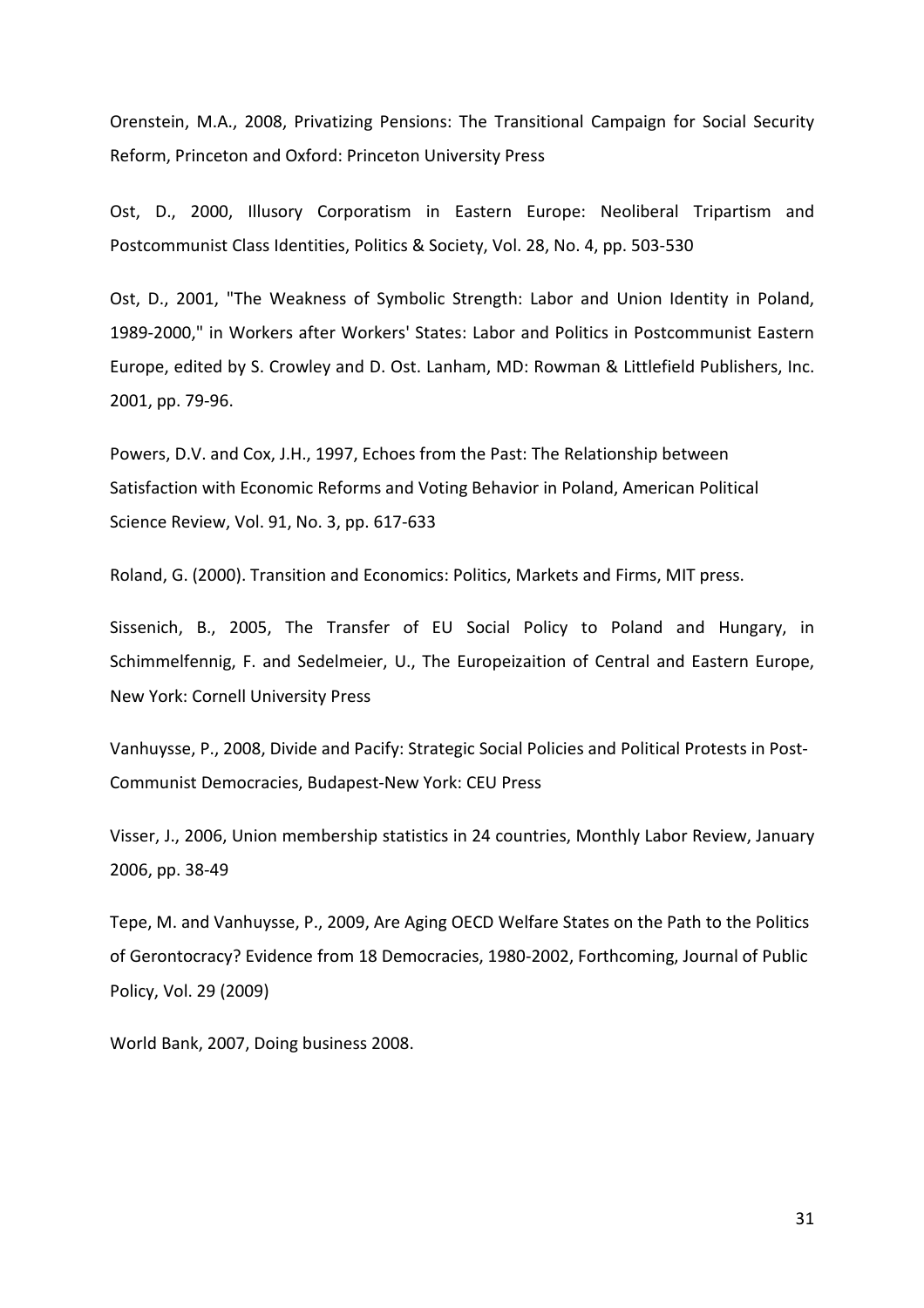# Appendix

| employment |
|------------|
| rate       |
| 0,533      |
| 0,521      |
| 0,510      |
| 0,507      |
| 0,512      |
| 0,515      |
| 0,510      |
| 0,480      |
| 0,474      |
| 0,455      |
| 0,441      |
| 0,442      |
| 0,451      |
| 0,459      |
| 0,475      |
| 0,495      |
| 0,510      |
|            |
|            |

Table A1. Employment rate (1989-2009)

Statistical Yearbook, 2009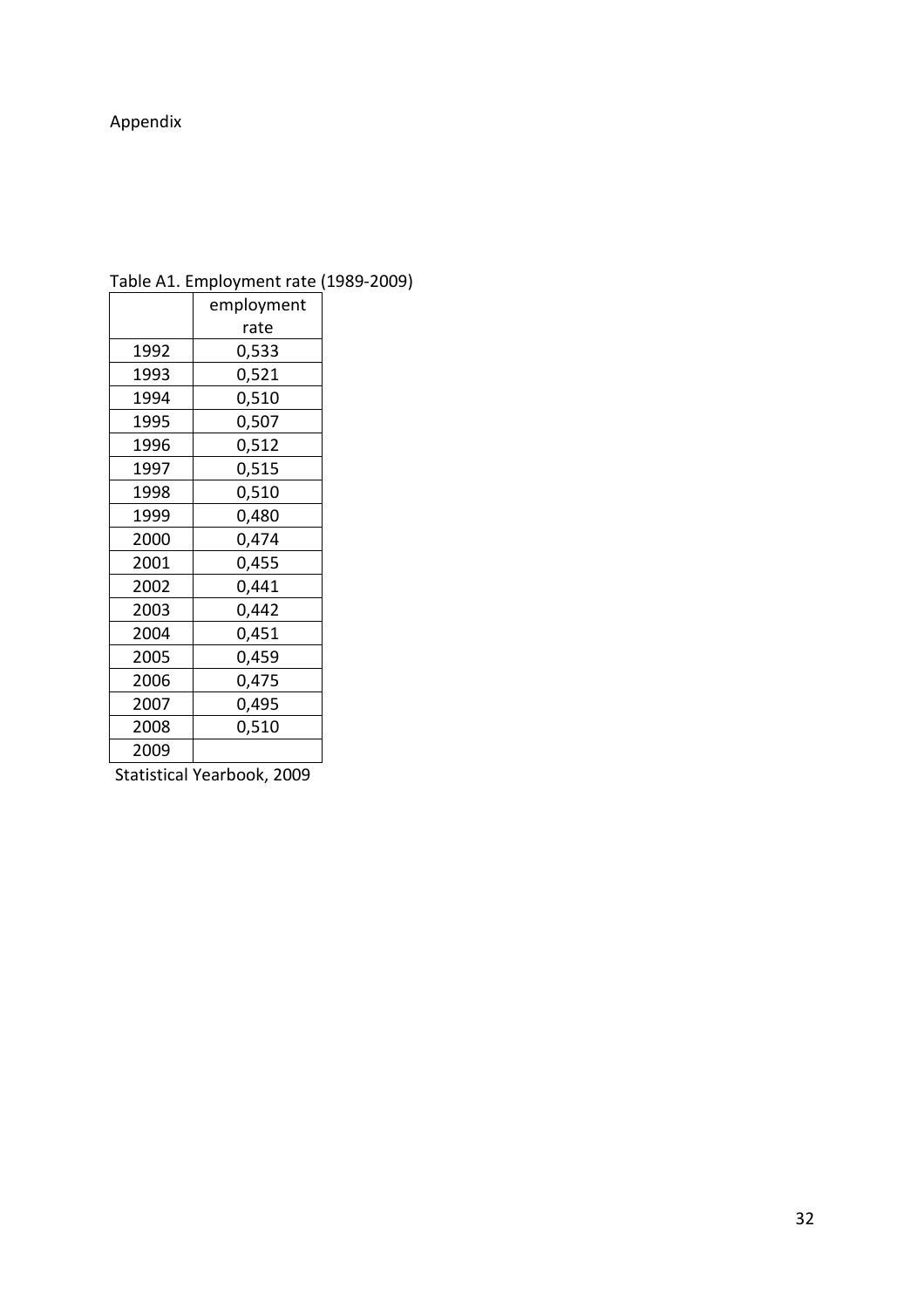|      | unemployment rate<br>(registration) | unemployment rate<br>(LFS) | unemployment rate<br>(LFS - yearly ave) |
|------|-------------------------------------|----------------------------|-----------------------------------------|
| 1989 |                                     |                            |                                         |
| 1990 | 6,1%                                |                            |                                         |
| 1991 | 11,4%                               |                            |                                         |
| 1992 | 13,6%                               | 13,7%                      |                                         |
| 1993 | 16,4%                               | 14,9%                      |                                         |
| 1994 | 16,0%                               | 13,9%                      |                                         |
| 1995 | 14,9%                               | 13,1%                      |                                         |
| 1996 | 13,2%                               | 11,5%                      |                                         |
| 1997 | 10,3%                               | 10,2%                      |                                         |
| 1998 | 10,4%                               | 10,6%                      |                                         |
| 1999 | 13,1%                               | 15,3%                      |                                         |
| 2000 | 15,1%                               | 16,0%                      |                                         |
| 2001 | 19,4%                               | 18,5%                      |                                         |
| 2002 | 20,0%                               | 19,7%                      |                                         |
| 2003 | 20,0%                               | 19,3%                      | 19,6%                                   |
| 2004 | 19,0%                               | 18,0%                      | 19,0%                                   |
| 2005 | 17,6%                               | 16,7%                      | 17,7%                                   |
| 2006 | 14,8%                               | 12,2%                      | 13,8%                                   |
| 2007 | 11,2%                               | 8,5%                       | 9,6%                                    |
| 2008 | 9,5%                                | 6,7%                       | 7,1%                                    |
| 2009 |                                     |                            |                                         |

Table A2. Unemployment (1989-2009)

Statistical Yearbook 2009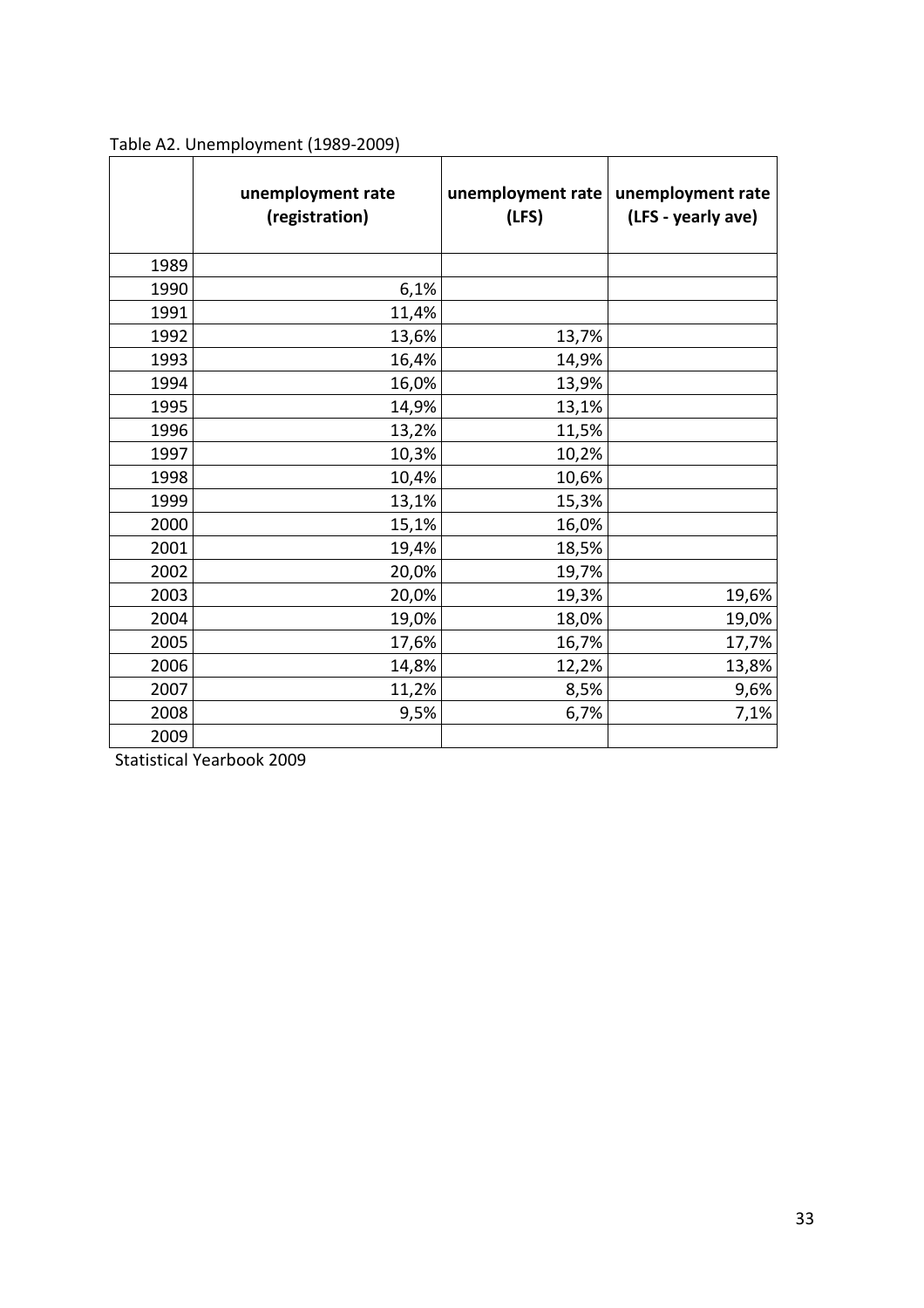|       | <b>GDP</b> index |
|-------|------------------|
| 1989  | 100,2            |
| 1990  | 88,4             |
| 1991  | 93               |
| 1992  | 102,6            |
| 1993  | 103,8            |
| 1994  | 105,2            |
| 1995  | 107              |
| 1996  | 106              |
| 1997  | 106,8            |
| 1998  | 104,8            |
| 1999  | 104,1            |
| 2000  | 104,3            |
| 2001  | 101,2            |
| 2002  | 101,4            |
| 2003  | 103,9            |
| 2004  | 105,3            |
| 2005  | 103,6            |
| 2006  | 106,2            |
| 2007  | 106,7            |
| 2008  | 104,8            |
| 2009* | 101,4            |

# Table A3. GDP index (1989-2009)

 $\frac{2000}{P}$ <br>\*Projection

Statistical Yearbook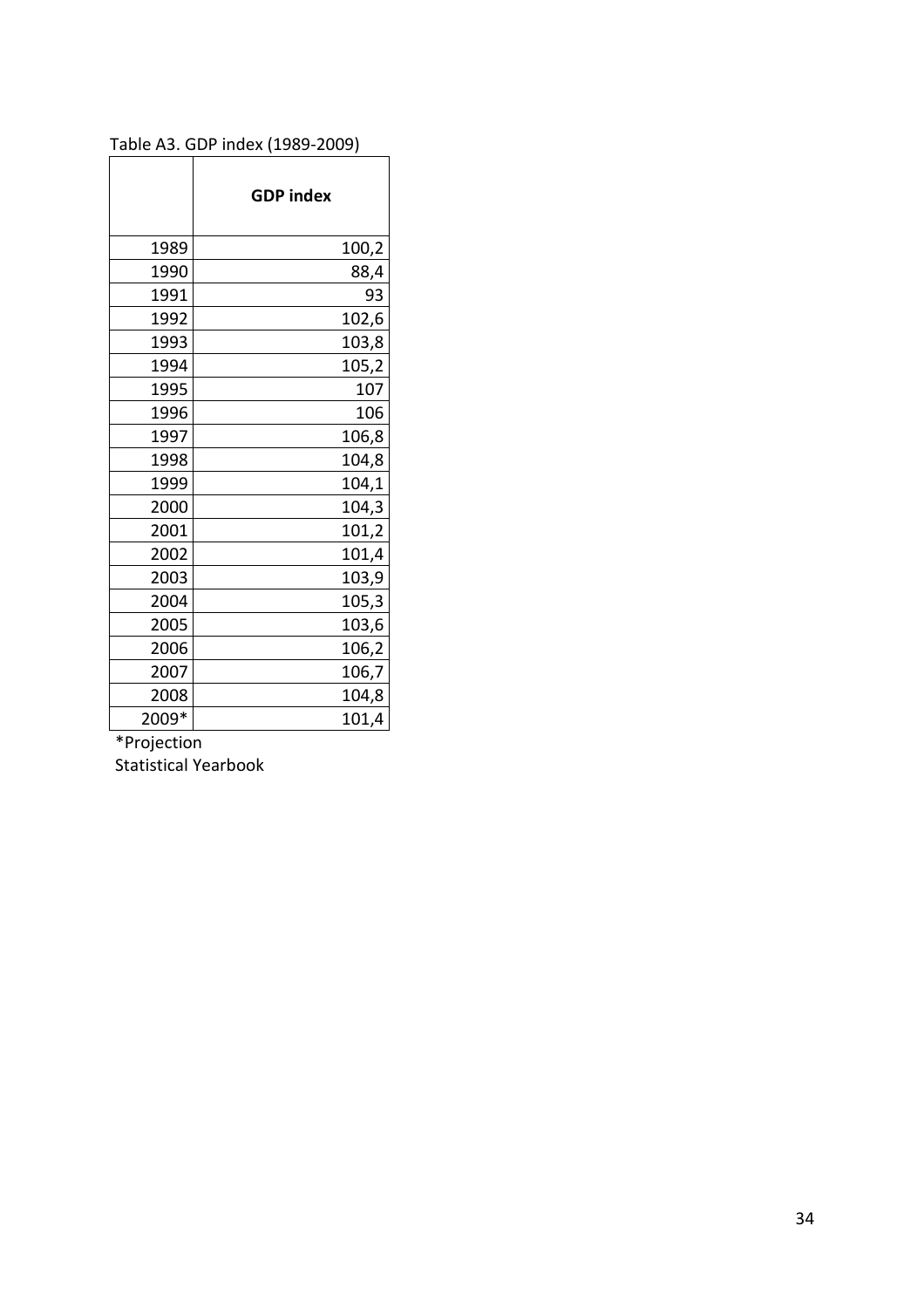|      |       | at birth |       | at 65 |
|------|-------|----------|-------|-------|
|      | F     | М        | F     | М     |
| 1989 | 75,5  | 66,8     | 19,9  | 15,4  |
| 1990 | 75,24 | 66,23    | 16,09 | 12,42 |
| 1991 | 75,06 | 65,88    | 15,89 | 12,27 |
| 1992 | 75,48 | 66,47    | 16,17 | 12,53 |
| 1993 | 75,81 | 67,17    | 16,17 | 12,55 |
| 1994 | 76,08 | 67,50    | 16,41 | 12,77 |
| 1995 | 76,39 | 67,62    | 16,55 | 12,88 |
| 1996 | 76,57 | 68,12    | 16,53 | 12,93 |
| 1997 | 76,99 | 68,45    | 16,79 | 13,14 |
| 1998 | 77,34 | 68,87    | 17,02 | 13,37 |
| 1999 | 77,49 | 68,83    | 17,11 | 13,28 |
| 2000 | 78,00 | 69,74    | 17,46 | 13,63 |
| 2001 | 78,38 | 70,21    | 17,72 | 13,92 |
| 2002 | 78,78 | 70,42    | 18,04 | 14,05 |
| 2003 | 78,90 | 70,52    | 18,08 | 13,98 |
| 2004 | 79,23 | 70,67    | 18,39 | 14,23 |
| 2005 | 79,40 | 70,81    | 18,56 | 14,37 |
| 2006 | 79,62 | 70,93    | 18,76 | 14,51 |
| 2007 | 79,74 | 70,96    | 18,89 | 14,55 |
| 2008 | 79,96 | 71,26    | 19,04 | 14,73 |
| 2009 |       |          |       |       |

Table A4. Life expectancy (1989-2009)

http://www.stat.gov.pl/gus/5840\_894\_PLK\_HTML.htm